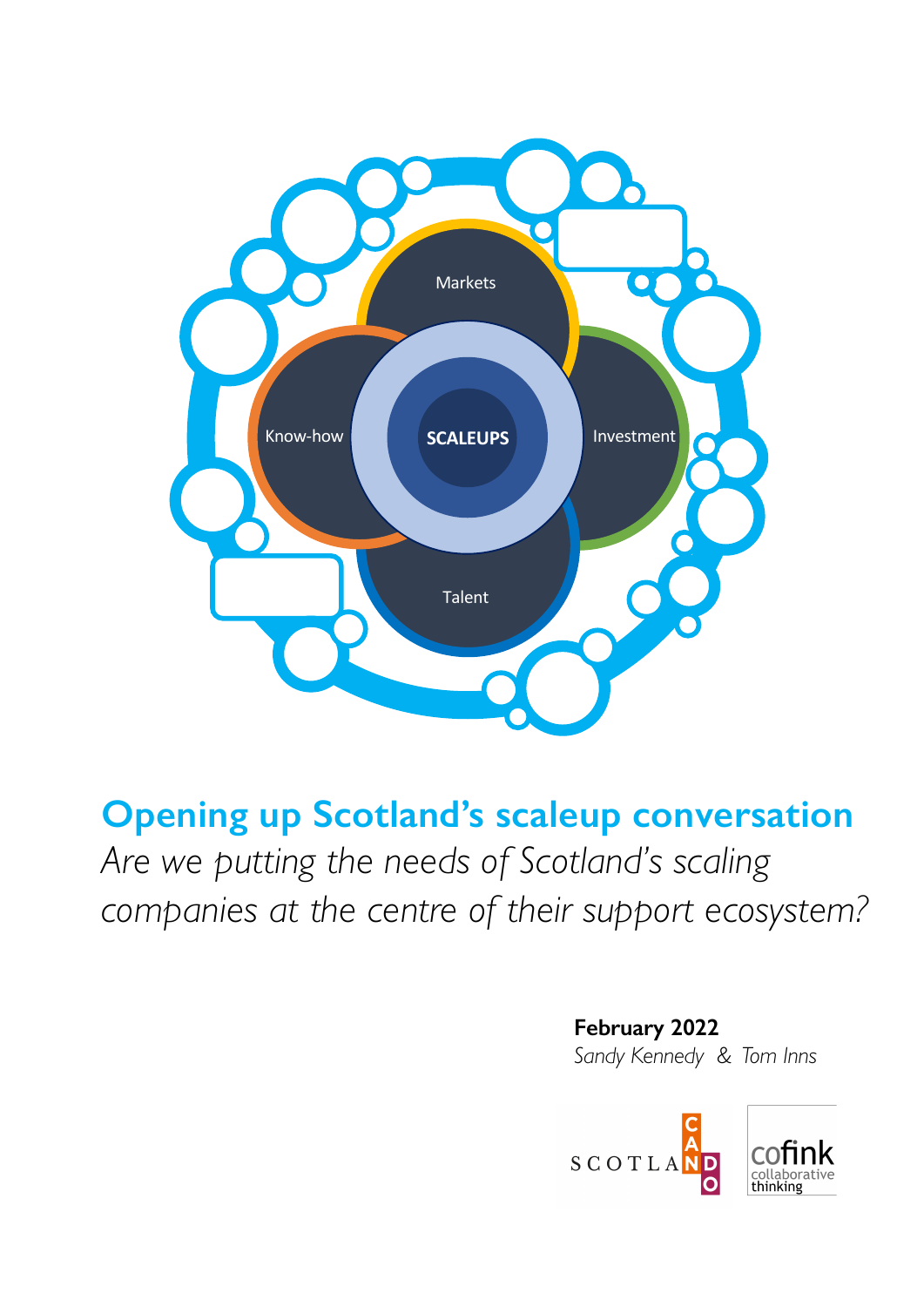If you empty a big box of lego onto the floor and then tidy it, you will quickly develop your own approach for clustering pieces with similar characteristics, you might sort by colour or by shape, you will probably adopt an approach that suits the way you want to build your lego models.

If you try to sort the Scottish economy into companies with shared characteristics you will find there are a myriad of ways to cluster activity to promote economic growth.

Grouping by sector is very popular; reports tell us about the importance of the tech sector, life sciences, the creative industries, oil and gas, food and drink etc. Like a game of top trumps each sector promotes its significance by outplaying other sectors on one or more attributes of economic performance. Clustering by sector can be useful in identifying directed interventions that will help one or more subgroups within the economy.

This review makes the case for clustering companies into three categories that cut across these established groupings.

- 1. There are the startups, these are significant, they represent the buds of entrepreneurship in all parts of the economy. Although there is always room for improvement, this report suggests this group of companies is already well provided for by Scotland's ecosystem of business support, their future needs are not considered in detail in this review.
- 2. There are then the companies that don't scale significantly but play a key role in underpinning local communities and the regions of Scotland. The contribution and needs of these businesses are not explored in this review.
- 3. Finally, there are the scaleups, these are the most economically significant companies, they exist in all sectors of the Scottish economy, they drive innovation and will be key if Scotland's really wants to deliver on shared challenges such as climate change and social justice. To succeed they need an ecosystem that is highly attuned to their scaling needs. This review suggests there is a great deal that Scotland can do to improve the way it supports scaling firms. Regardless of sector this group of companies have many shared needs that are currently not being supported as effectively in Scotland as they are in other regions of the UK and the world.

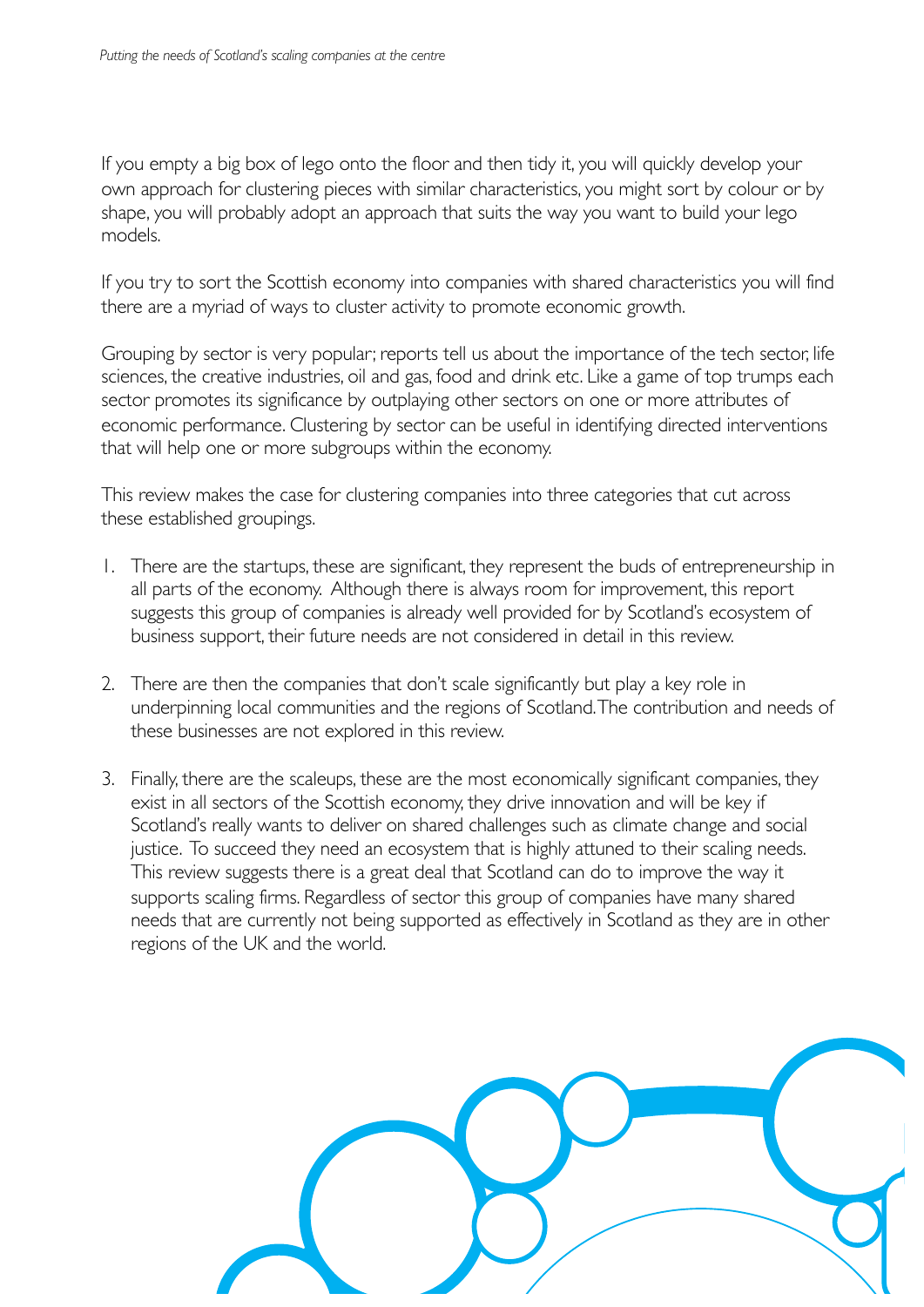# **Executive Summary**

As Scotland develops its10-year National Strategy for Economic Transformation it is an important moment to consider new ways of energising the economy for the benefit of all: people, planet, communities and the future of Scotland. We know that to be successful in this journey one group of companies is going to be critically important, these are Scotland's scaleups. Using the definition of *Tech Nation*<sup>1</sup> these are the firms that '*are at a distinct phase of company growth, the ones that have achieved a lot, had some impressive success and are ready to take it to the next level'.* Research shows; they are the job and GDP creators, they are the innovators and exporters, they are the most productive firms and the good corporate citizens, they are the optimists.

We have discovered that despite their significance the Scottish support ecosystem is still driven by many myths that take the focus away from scaleups. The Scottish ecosystem focuses on increasing the number of startups, when this does not directly increase the number of scaling companies. The ecosystem tends to focus on a small number of specific sectors, when Scotland's scaleups operate in every sector of the economy (often across sectors). The Scottish ecosystem directs support through institutions that don't often innovate very quickly themselves and are not putting the needs of scaling firms at the centre.

This review challenges this position through the voice of founders, leaders and actors within Scotland's scaleup support ecosystem. Their message confirms the five core needs of scaleups; prioritisation of scaleups in the economic transformation agenda, access to markets, access to talent, access to know-how and access to investment. These voices question whether Scottish scaleup support system delivers on these requirements? Does everybody in the ecosystem play to their strengths to offer a seamless and integrated approach to support?

Rewiring an ecosystem is a complex challenge, it starts with influencing the mindset out of which the ecosystem has emerged. It requires a clear ambition shared by all and the system itself must be empowered to innovate and improve, this requires careful use of resources and ensuring the ecosystem has the skills and insights needed to reimagine itself. For a country the size of Scotland this is achievable. Five missing elements within Scotland's existing ecosystem are outlined.

The next steps are:

- Shifting the mindset of Scotland's scaleup support ecosystem by putting scaleups and their needs at the centre.
- Co-creating a shared and distinctive ambition for Scotland's scaleup support ecosystem.
- Encouraging innovation in the ecosystem. This will happen when the system looks up, identifies its strengths and weaknesses, sees what global best practice looks like and reimagines itself. It will need to work in new ways, always in collaboration, always codesigning solutions, always with the needs of scaleups at the centre.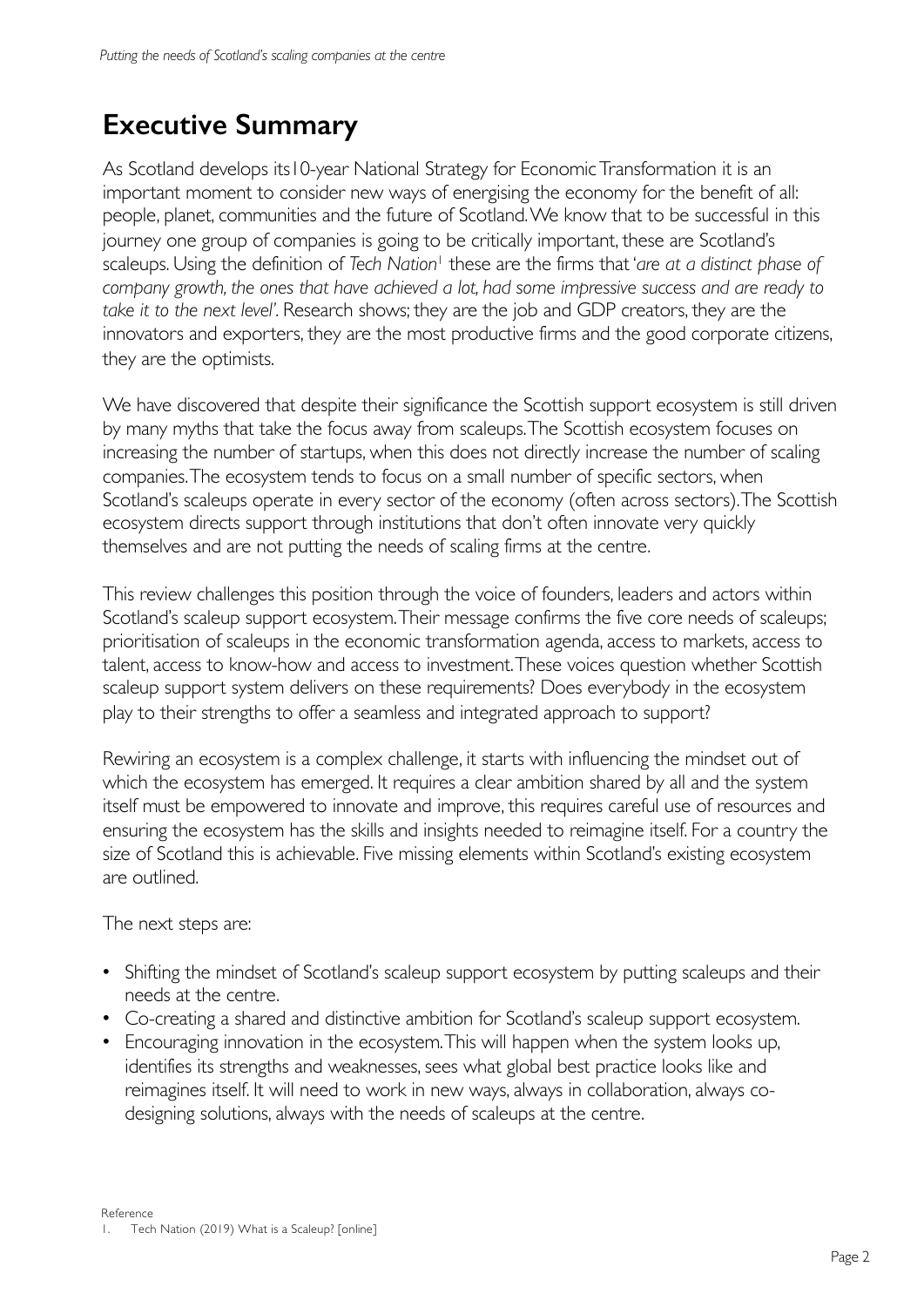# **The five needs of scaling firms in Scotland.**

This review captures the voice of scaleup founders, leaders and actors within Scotland's scaleup support ecosystem suggesting five core scaleup needs. (More details are listed in Appendix A):

## **1. The scaleup agenda needs to be prioritised in Scotland.**

- Scotland must recognise the critical role that scaleups play in developing the economy, society and a net zero future.
- Scotland must mobilise leadership for its scaleup ambitions.
- Scotland must empower redesign of it's scaleup support ecosystem.
- Scotland must ensure its scaleup support ecosystem delivers on the real needs of business.

## **2. Improved access to talent is needed**

- Scotland must tackle scaleup skills shortages in key areas.
- New talent needs to be attracted to Scottish scaleups.
- Talent needs to be retained in Scotland's scaleups.
- Scaling firms in Scotland need to embrace new ways of working to attract global talent

## **3. Improved access to markets is needed**

- Scaleups would benefit from more innovation in Scottish public procurement.
- International markets needs to be opened-up for Scottish scaleups.
- The role of corporates in the Scottish scaleup ecosystem needs to be developed.
- Scottish scaleups need to develop online marketing skill sets.

## **4. Improved access to investment is needed**

- Scotland needs to address gaps in series A and B funding for scaleups.
- The limitations of angel funding need to be recognised.
- The role of Scottish co-investment funds needs to be more clearly understood.
- Flows of investment within the Scottish ecosystem need to be optimised.

## **5. Improved access to know-how is needed**

- The learning offer and modes of learning delivery in Scotland need to change.
- Scotland needs to scale access to Peer-to-Peer and Peer-to-Near learning for all scaleups.
- Scotland's R&D and technology base needs to be more accessible to scaling firms.
- Scotland needs better signposting to best-in-class specialist advice.

# **Five ways to rewire Scotland's scaleup support ecosystem to deliver on these needs.**

This review suggests that to deliver on these five needs, five missing pieces in the ecosystem need to be put in place. (More details are listed in the Appendix B)

- 1. The current ecosystem needs to be mapped from the perspective of talent access, market access, investment access and know-how access. Once mapped the strengths and weaknesses of current provision can be established to inform improvements and redesign.
- 2. In parallel a shared ambition and identity needs to be developed for Scotland's scaleup ecosystem.
- 3. To inform and track developments in the ecosystem Scottish scaleup performance data and the needs of scale-ups must be collated and published on an annual basis
- 4. Best practice networks need to be created across the ecosystem to support collaboration, enable redesign and break down silos across the ecosystem.
- 5. All developments must be supported by strong leadership, resources and a commitment to continuous improvement.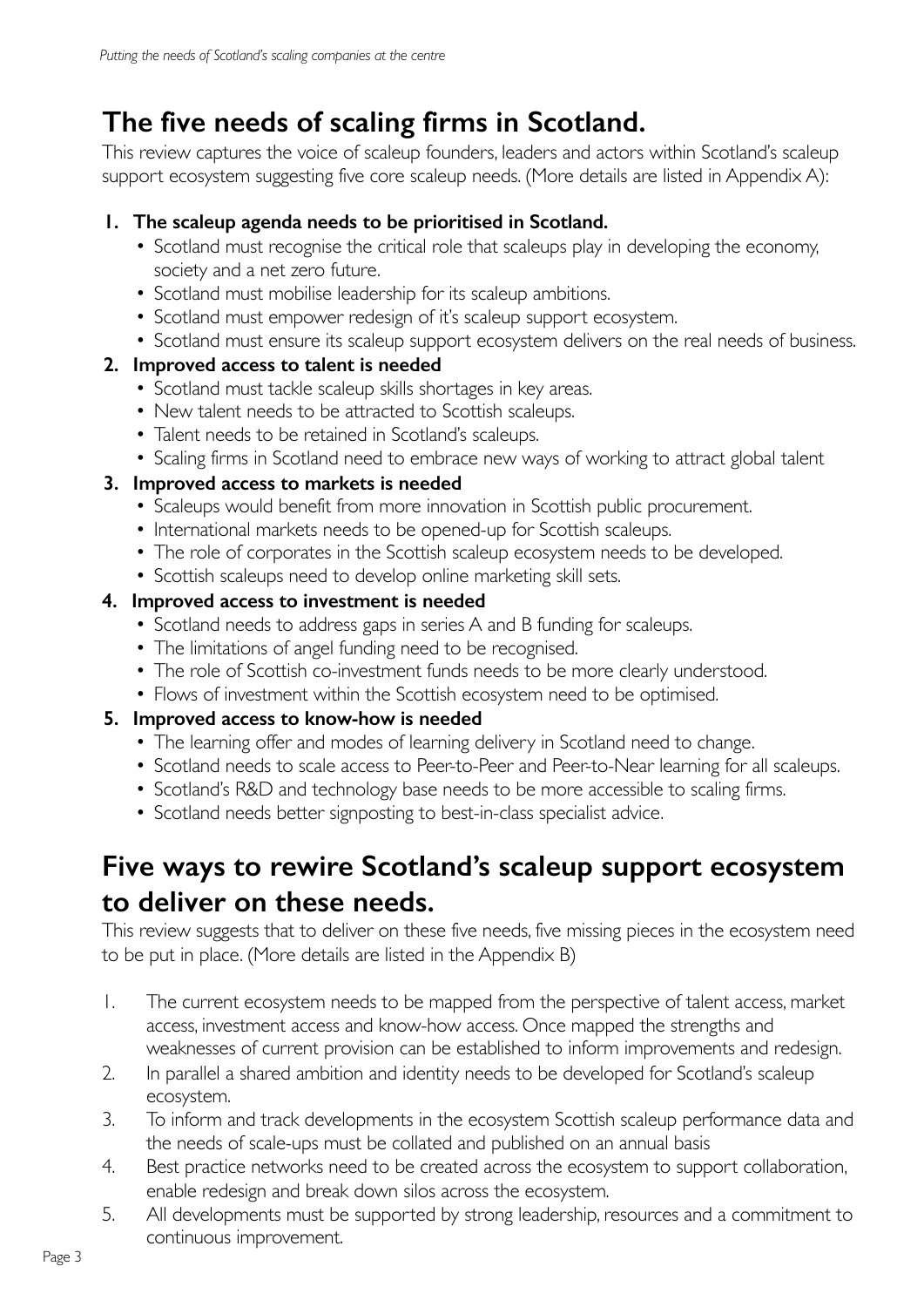# **Contents**

|     | Executive Summary<br>The five needs of scaling firms in Scotland<br>Five ways to rewire Scotland's scaleup support ecosystem               | $\begin{array}{c} 2 \\ 3 \\ 3 \end{array}$ |
|-----|--------------------------------------------------------------------------------------------------------------------------------------------|--------------------------------------------|
|     | What we know:<br>The evidence base<br>What is a scaleup?<br>Why do scaleups matter?<br>Scotland's scaleup performance<br>Paradigms & myths | 5<br>5<br>6<br>6<br>$\overline{7}$         |
|     | This review                                                                                                                                | 8                                          |
|     | Scotland's scaleup ecosystem<br>Changing mindsets<br>Aligning around a shared ambition<br>Empowering the ecosystem to innovate             | 9<br>$\overline{0}$<br>$\overline{0}$      |
|     | Improving access to markets<br>Improving access to investment<br>Improving access to talent<br>Improving access to know-how                | 3<br>16<br> 9<br>22                        |
|     | International comparisons                                                                                                                  | 25                                         |
|     | Conclusions                                                                                                                                | 28                                         |
|     | <b>APPENDIX A</b><br>The five needs of scaling firms in Scotland                                                                           | 30                                         |
|     | <b>APPENDIX B</b><br>Five ways to rewire Scotland's scaleup support<br>ecosystem to deliver on these needs.                                | 33                                         |
| : 2 |                                                                                                                                            |                                            |

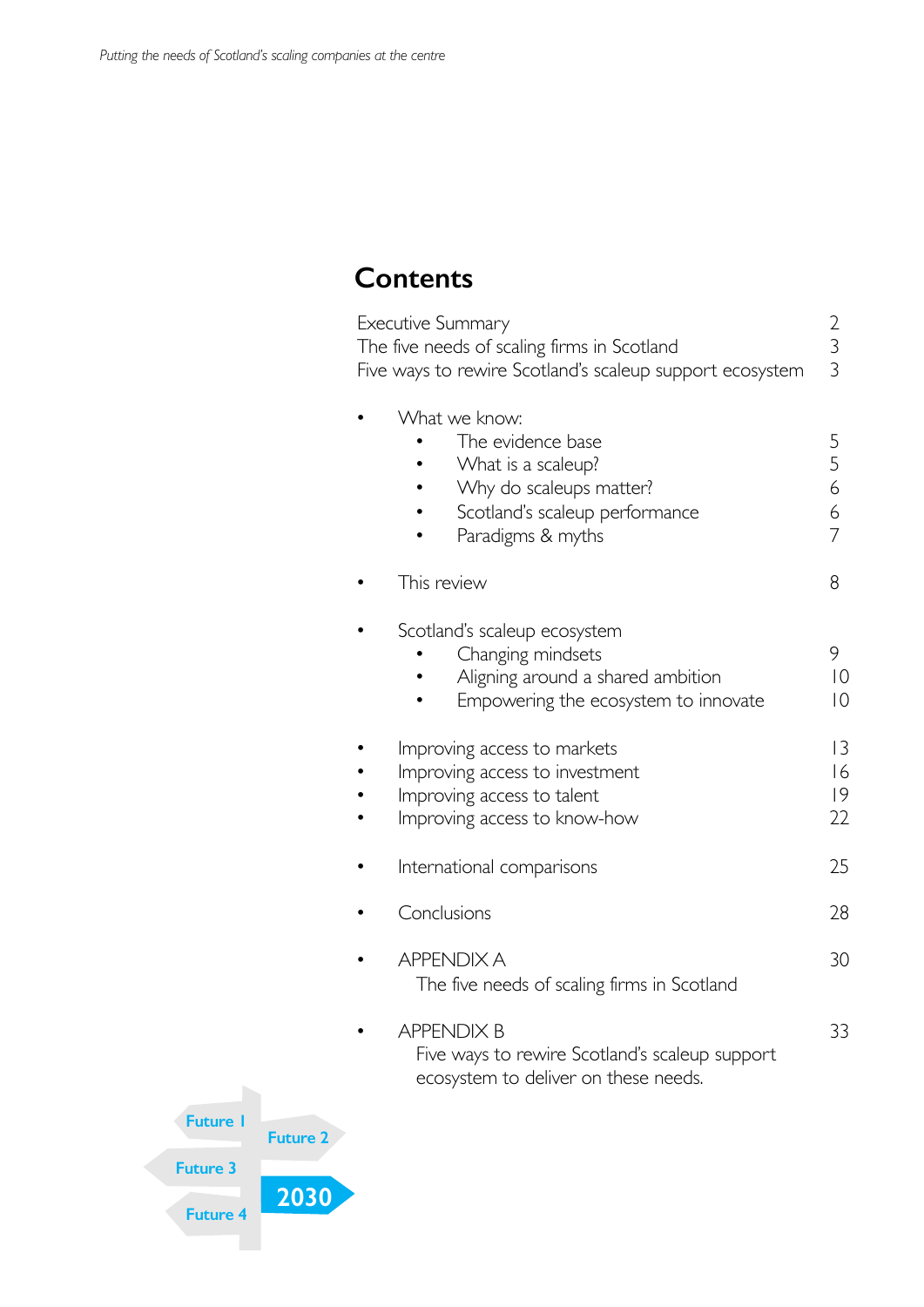# **What we know: the evidence base**

The tectonic plates of our economy and society are moving. The impacts of digitalisation, Covid, climate change and shifting trade relations are profound. Scotland's commitment to a just transition and inclusive growth bring even greater change.

Amidst this sea of disruption opportunities do abound. Startups will conceive new solutions through experimentation. Corporates will adapt and innovate or fade away. The public sector will need to reimagine itself or become irrelevant. The Austrian economist, loseph Schumpeter recognised that economies and societies continuously evolve and are always in some form of dynamic flux, subject to the *"perennial gale of creative destruction".* 1Importantly, however, It is scaling firms who are, by definition, at the epicentre of this creative destruction, they play a key role in causing and accelerating it.

Scaling firms are the ones who have market traction, with the agility and the ability to gather the resources required to deliver significant impact. Scaling companies are where most future economic and societal value will be realised. It is not, however, all about scaling firms, other actors in the ecosystem have a vital role to play: investors, start-ups, corporates, academia, the public sector and entrepreneurial support organisations. They are all part of an interconnected ecosystem without which scaling firms are unlikely to succeed.

Nevertheless, it is the scaling companies who embody the creative element of Schumpeterian creative destruction. Without this, we are left with just destruction.

# **What is a scaleup?**

The Organisation for Economic Co-operation and Development OECD defines a scaling company as one that has achieved growth of 20% or more in either employment or turnover year on year for at least two years and has a minimum employee count of 10 at the start of the observation period 2. Although a useful start this mechanistic definition can lead to distortions. Company growth is complex: they grow in fits and starts (non-linear), they can be affected by one-off events (major new contract or acquisition).

**2032** *has achieved a lot, had some impressive success and is ready to take it to the next level."*  The actual term *'scaleup'* is relatively new, although companies with these characteristics have been the focus of research for decades. For example, Birch (1981) identified "gazelles" forty years ago 3. Similarly, NESTA, ERC and others have been heralding the "vital 6%" for years. In 2009, a NESTA report indicated 6% of fast-growing UK businesses generated the lion's share of employment growth (>50%) in the UK between 2002 and 2008.)<sup>4</sup>. We prefer the broader, Tech Nation definition 5, *"put simply, scaleup is a distinct phase of company growth. It's a company that* 

References

3. Birch D.L (1981). Who creates jobs? [online]

<sup>1.</sup> Schumpeter quote from para 2 - Capitalism, socialism and democracy (1942) Schumpeter, New York: Harper & Bros.

<sup>2.</sup> OECD. (n.d.). Eurostat-OECD Manual on Business Demography Statistics - OECD. [online]

<sup>4.</sup> NESTA (2009) The vital 6 per cent How high-growth innovative businesses generate prosperity and jobs.

<sup>5.</sup> Tech Nation (2019) What is a Scaleup? [online]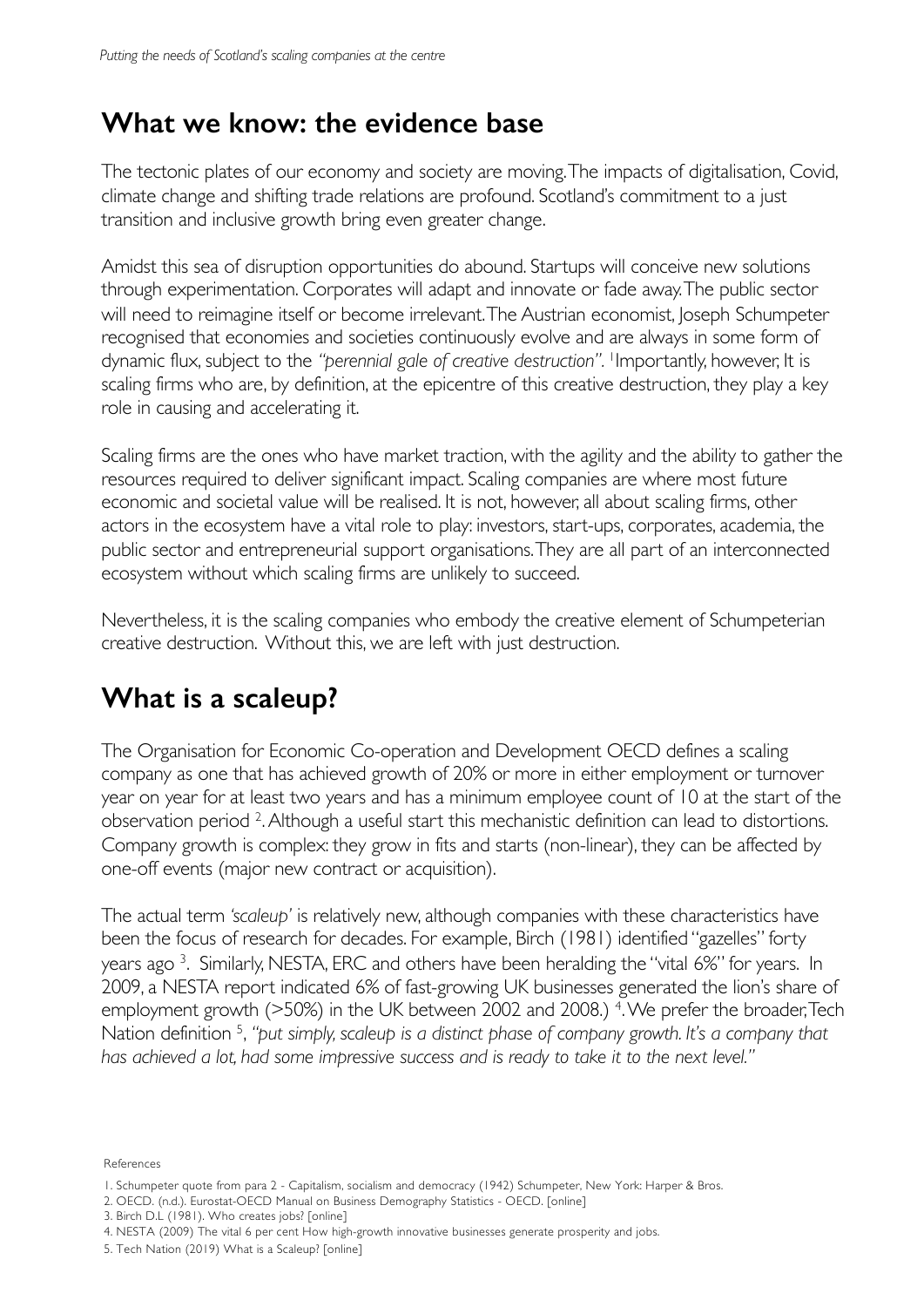# **Why do scaleups matter**

The importance of scaleups is recognised globally, from Colombia to Estonia from Milwaukee to Singapore.

- o **They are the job creators.** Research has strongly corroborated the role High Growth Firms as job creators. (albeit there is ambiguity of the net job creation impact where a firm grows by acquisition rather than organically).<sup>1</sup>
- o **They generate GDP.** They deliver £1.1trn of UK turnover, representing 50% of the total SME turnover output despite making up less than 1% of the SME population.<sup>2</sup>
- o **They are the innovators.** They introduce innovation at twice the rate of large firms.3
- o **They are the exporters.** 6 in 10 are involved in international trade and looking to expand further.<sup>4</sup>
- o **They are highly productive.** On average scaleups generate £338,000 turnover per employee, more than double the national average.<sup>5</sup>
- o **They are good corporate citizens.** Over half of the UK's scaleups describe themselves as a social business, operating in the green economy or meeting ESG goals.<sup>6</sup>
- o **They see more opportunity ahead.** 9 out of 10 scaleups expect to grow again in 2022.7

# **Scotland's scaleup performance**

Despite the significance of scaleups we can see that Scotland's scaleup sector has been highlighted for improvement and has been acknowledged as underperforming compared to other parts of the UK.

- o In Scotland, scaling firms have been identified as fundamental to different parts of the economy: The Scottish Technology Ecosystem Review (2020)<sup>8</sup> recommended that the aim of the technology ecosystem should be to enable a stream of technology companies to *"reach sustained profitability, including a significant proportion that do so at scale".*
- o The Oxford Economics Report (2021)9 identified Scotland's relative underperformance in scaleups as a fundamental issue in Scotland's overall economic performance.
- o The Reform Scotland Paper, *"The Next StartUp Nation?"* by Professor Ross Brown (2021) 10 recognised that in Scotland scale-ups are *"the main engines of job creation and economic dynamism".*
- o The 2021 ScaleUp Institute Report<sup>11</sup> showed that Scotland is in the bottom quartile of UK regions/nations for the number of scaleups per head of population (33rd out of 41 (2019 data)) with 40.2 scale-ups per 100,000 population, half of the number in London at 81.3.

References

<sup>1.</sup> Brown, R., Mawson, S. and Mason, C. (2017). Myth-busting and entrepreneurship policy: the case of high growth firms. Entrepreneurship & Regional Development, 29(5-6), pp.414–443.

<sup>2,3,4,5,6</sup> and 7. Scaleup Institute (2021) Scaleups: Energising the Economy Scaleup Annual Review

<sup>8.</sup> Scottish Government, Logan, M. (2020). Scottish technology ecosystem: review - gov.scot.

<sup>9.</sup> The Hunter Foundation, Oxford Economics (2021). Raising Scotland's Economic Growth Rate.

<sup>10.</sup> Brown, R. (2021). The Next Start-up Nation? - Reform Scotland.

<sup>11.</sup> ScaleUp Institute (2021). Scaleup indicators from a national and local perspective at Local Analysis of Scaleup Populations and Growth Rates.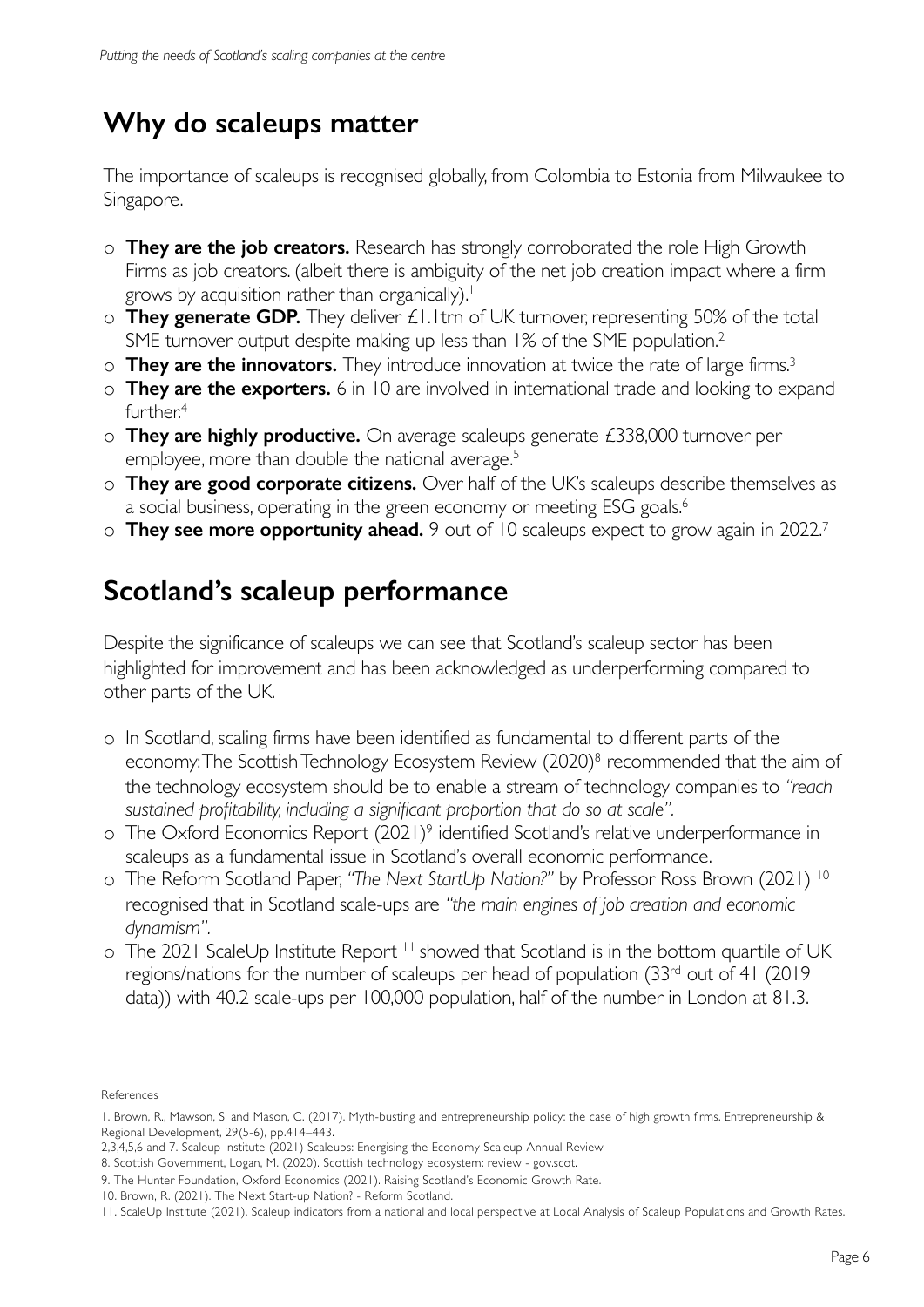# **Paradigms & myths**

There are many myths and paradigms that distort our perception of the scaleup ecosystem. Forrester and Meadows <sup>1</sup> point out that "paradigms are the source of systems. From them, from *shared social agreements about the nature of reality, come system goals and information flows, feedbacks, stocks, flows and everything else about systems."* What then does the literature suggest are some of the paradigms and frequently shared myths surrounding scaleups?

- o Increasing the number of startups **does not** directly increase the number of scaleups. There is no clear relationship between the density of startups or startup survival rates and scaleup density growth. This means policies focused just on startup birth rates will not be enough.<sup>2</sup>
- o High skills density in a region **is** a driver of scaleup growth. High population density is not enough there needs to be high density of skills in a region.<sup>3</sup>
- o Scaling firms **are not** all young and small. Many scaling firms are much older than commonly thought and of different sizes eg US (average 25 years old), 70% of UK scaling firms >5 years old, in Scotland some scaling firms are over 25 years old. Similarly, the entrepreneurs tend to be older (>40 years old) having built up the insight, networks and experience to enable them to scale.4
- o Scaling companies **operate in all sectors** not just high-tech. High-tech should not be conflated with being innovative. We cannot ignore the high potential scale-ups who do not fit the pure technology mould. 5
- o **Universities are not** a major source of scaling firms. Despite significant focus, funding and administrative capacity, researchers concluded that *"very few university spin-offs become high growth firms"* and that they can resemble *"science projects".* It must be noted again this is not to say Universities are not important, especially where they are located in dynamic entrepreneurial ecosystems like Cambridge or Boston.6
- o The growth of scaleup firms **is not** linear. Often, scaleup growth life cycle models indicate a smooth linear growth, and scaleup definitions like the OECD look for it. The reality is that growth is unique and firm specific and tends to be spiky, coming in *"periods of growth, plateaus, backslides and changes … distinctive to each enterprise"*. Similarly, high growth firms do not all grow organically. Many firms, being entrepreneurial, look to opportunities outside the organisation be it through acquisition or alliances (with a dominant customer or in new international markets). 7
- o **Equity finance is a driver of scaleup growth**, whilst debt is not. Areas with access to larger amounts of equity finance tend to have faster growth in the number of scaleups, even after controlling for other variables*. "There is a gap in the ability of companies outside of London and the south east in accessing equity finance. Closing this will be vital to increasing scaleup growth across the [UK]."* <sup>8</sup>
- o **Clustering matters up to a point**  globally high growth firms are found in geographic clusters, yet there is little geographic customisation of initiatives. The Scaleup Institute (2020) sees a positive correlation between place (clustering) and scale-up growth, however only up to a certain point (c20-25% saturation) thereafter it has a negative effect. The data suggests there needs to be a balanced approach to clustering and sectoral specialisation.<sup>9</sup>

#### References:

2 & 3. Scaleup Institute (2020). Drivers of scaleup growth.

<sup>1.</sup> Meadows, D.H. (2008). Thinking in systems: A primer. White River Junction, Vermont: Chelsea Green Publishing.

<sup>4.</sup> Brown, R., Mawson, S. and Mason, C. (2017). Myth-busting and entrepreneurship policy: the case of high growth firms. Entrepreneurship & Regional Development, 29(5-6), pp.414–443.

<sup>5.</sup> Scaleup Institute (2021) Scaleup indicators from a national and local perspective.

<sup>6 &</sup>amp; 7. Brown, R., Mawson, S. and Mason, C. (2017). Myth-busting and entrepreneurship policy: the case of high growth firms. Entrepreneurship & Regional Development, 29(5-6), pp.414–443.

<sup>8 &</sup>amp; 9.. ScaleUp Institute (2020). Drivers of scaleup growth.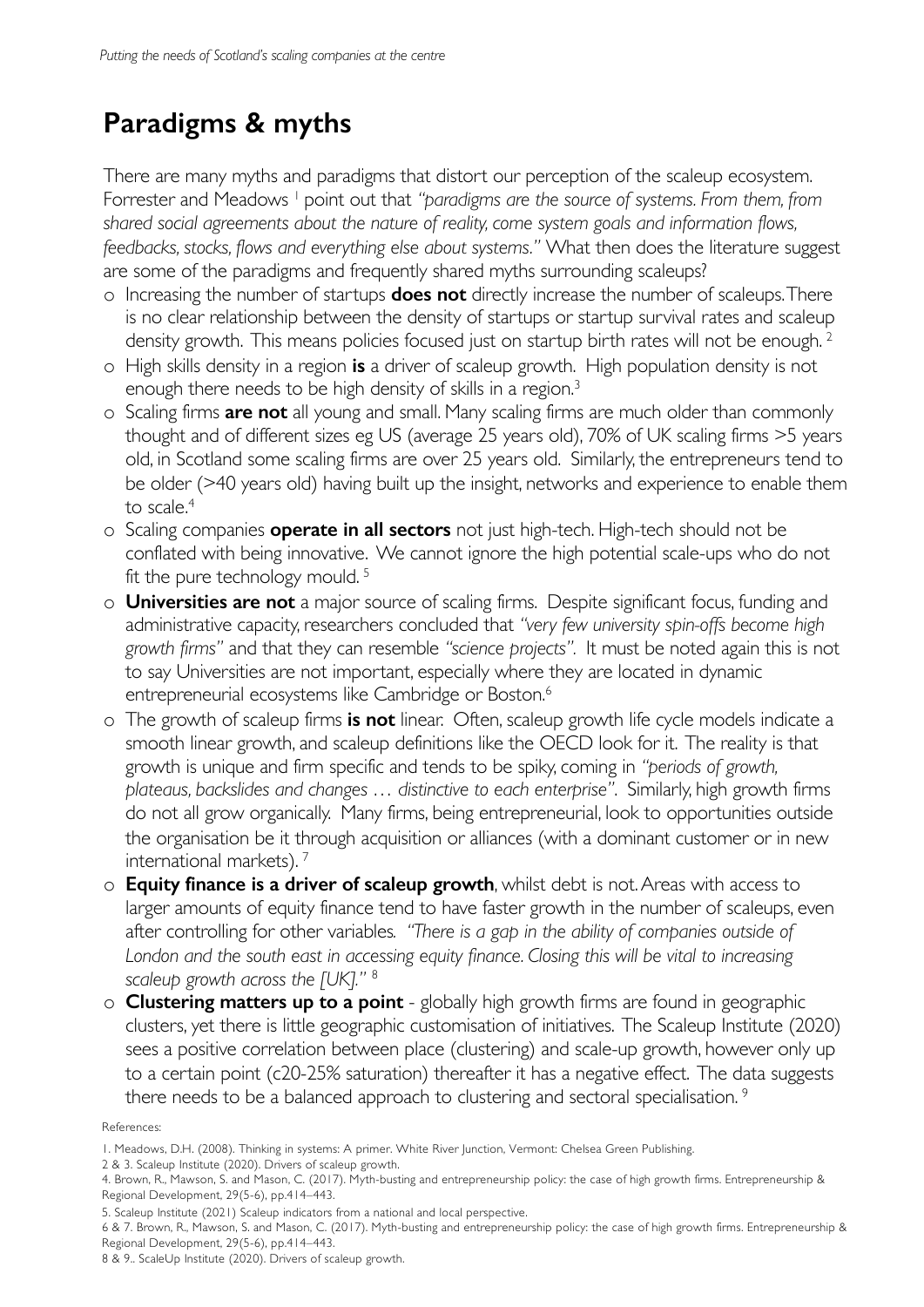# **This review**

Over the last 30 years the dynamics of scaling companies have been explored from many perspectives; establishing their contribution to the economy and society, unpacking their characteristics and their needs and speculating on future trends. Organisations like the Scale-Up Institute now gather data and insights from scale-ups operating in all parts of the UK.

The aim of this review was to contribute to this existing knowledge base by:

- Capturing the voice of scaling company founders and leaders and other key stakeholders in Scotland. As engines of innovation within the economy, scaleups have pivotal roles to play in the future development of Scotland. As Scotland launches its 10-year National Strategy for Economic Transformation it is very important to remember that the needs of their founders and leaders are critically important.
- Reflecting on Scotland's ecosystem of support for scaling companies and speculating on how it might be enhanced to unlock the full potential of scaling firms.

The review captured these voices through a series of six themed workshops involving over 50 key actors from Scotland's scaling ecosystem including founders & leaders (pre, current and post scaling), investors, support organisations, policymakers and researchers.

The workshops, held in May, June and July 2021, explored Education & Learning, Talent for Growth, Market Access, Funding Ambition, Place & Infrastructure and Culture & Connections. Each of these sessions explored:

- What aspects of Scotland's scaleup ecosystem should we be celebrating, what works well?
- What are the most pressing deficits and challenges?
- What are the big ideas that should be informing the development of this ecosystem?
- If implemented well, what impact could they have?
- What are the shared questions that need answering?
- Where should Scotland go for scaleup inspiration?
- Are we being sufficiently imaginative about how Scotland's scaleup ecosystem is configured?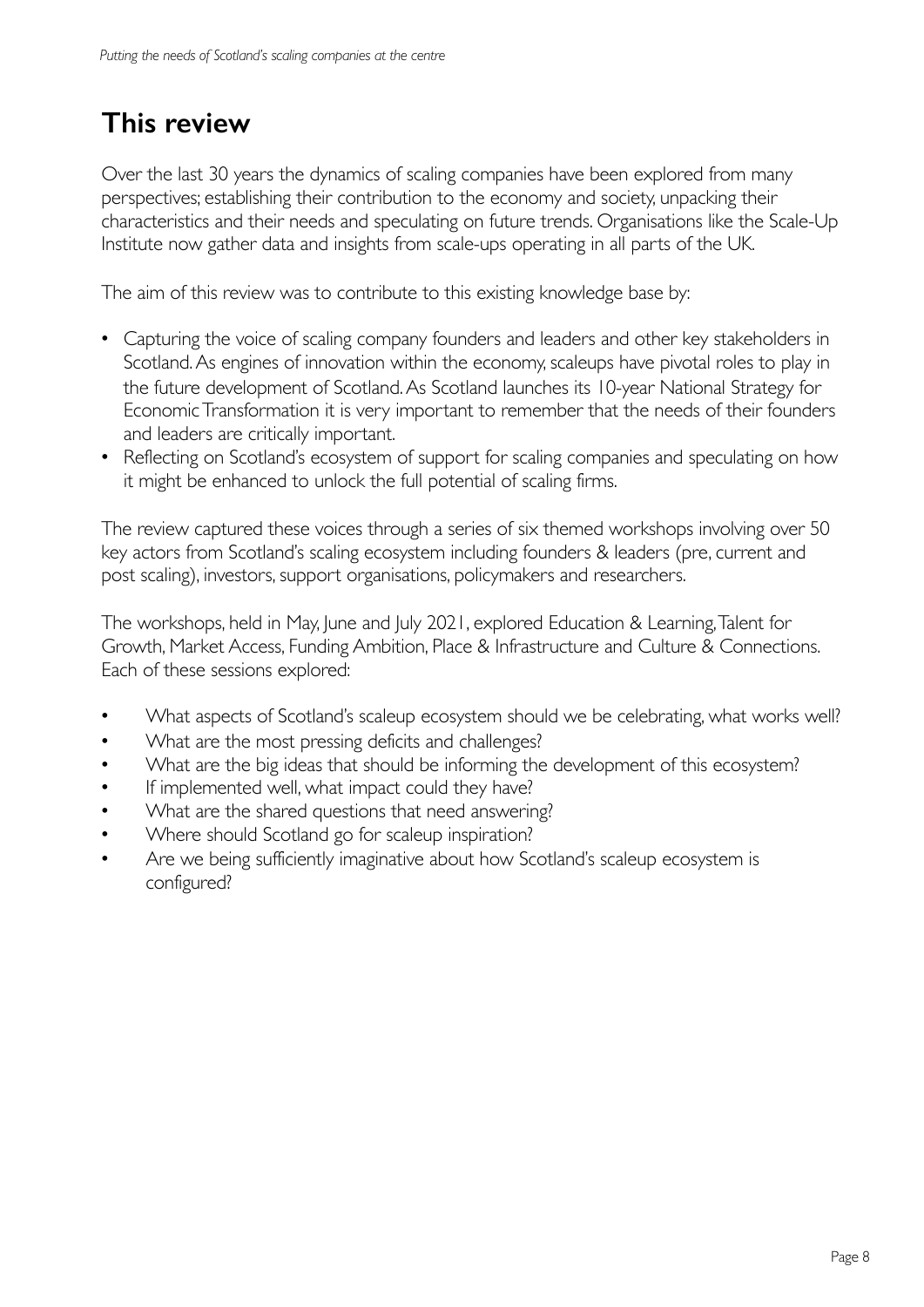*'We can't impose our will on a system. We can listen to what the system tells us and discover how its properties and our values can work together'.* <sup>1</sup>

1 Meadows, D.H. (2008).Thinking in systems: A primer. White River Junction, Vermont: Chelsea Green Publishing.

Meadows, pioneered the study of complex systems and suggested that shifting mindset, aligning around shared ambition and empowering the system were the 3 most significant ways of influencing improvement.

# **Scotland's scaleup ecosystem**

The word ecosystem is used in many different ways, particularly when describing systems of entrepreneurship and business support. The term is used to put boundaries around something which is complex, that we are keen to influence and improve, it implies that there are many actors at play, that relationships are critically important and that there are subtle but significant positive and negative feedback loops. In this review we have applied the concept of ecosystems and systems thinking to describe the world of scaleups in Scotland. The scaling companies themselves, their founders, leaders, executive teams & staff are the key actors within the ecosystem, they are supported by a wide range of agencies, support organisations, colleges, universities, policy makers and government bodies. These scaling firms need access to markets, pipelines of talent and different forms of investment to support their growth, to succeed they must constantly innovate. Systems theorists present many ways to intervene in complex ecosystems. For this review three forms of intervention are suggested in order of descending influence:

#### **Changing mindsets**

This is an interesting challenge for Scotland's ecosystem of scaling firms. The mindset from which it has evolved is bound up in long established attitudes towards entrepreneurship and risk taking in Scotland, in society's perceptions of the role of business, in educational paradigms at all levels (schools, colleges & universities), the extent to which scaling firms are seen for what they could be; an innovation engine for Scotland that delivers economic growth, social change and climate targets. Changing the mindset towards scaling firms would influence everything in the ecosystem, this cannot, however, be achieved by the actions of one person or organisation, it's the responsibility of everybody.

*'Shifting Scotland's mindset towards scaleups is a decade long project, but one that has to start now.'*

*'How do you measure some of the critically important intangible things associated with Scotland's scaleup mindset?*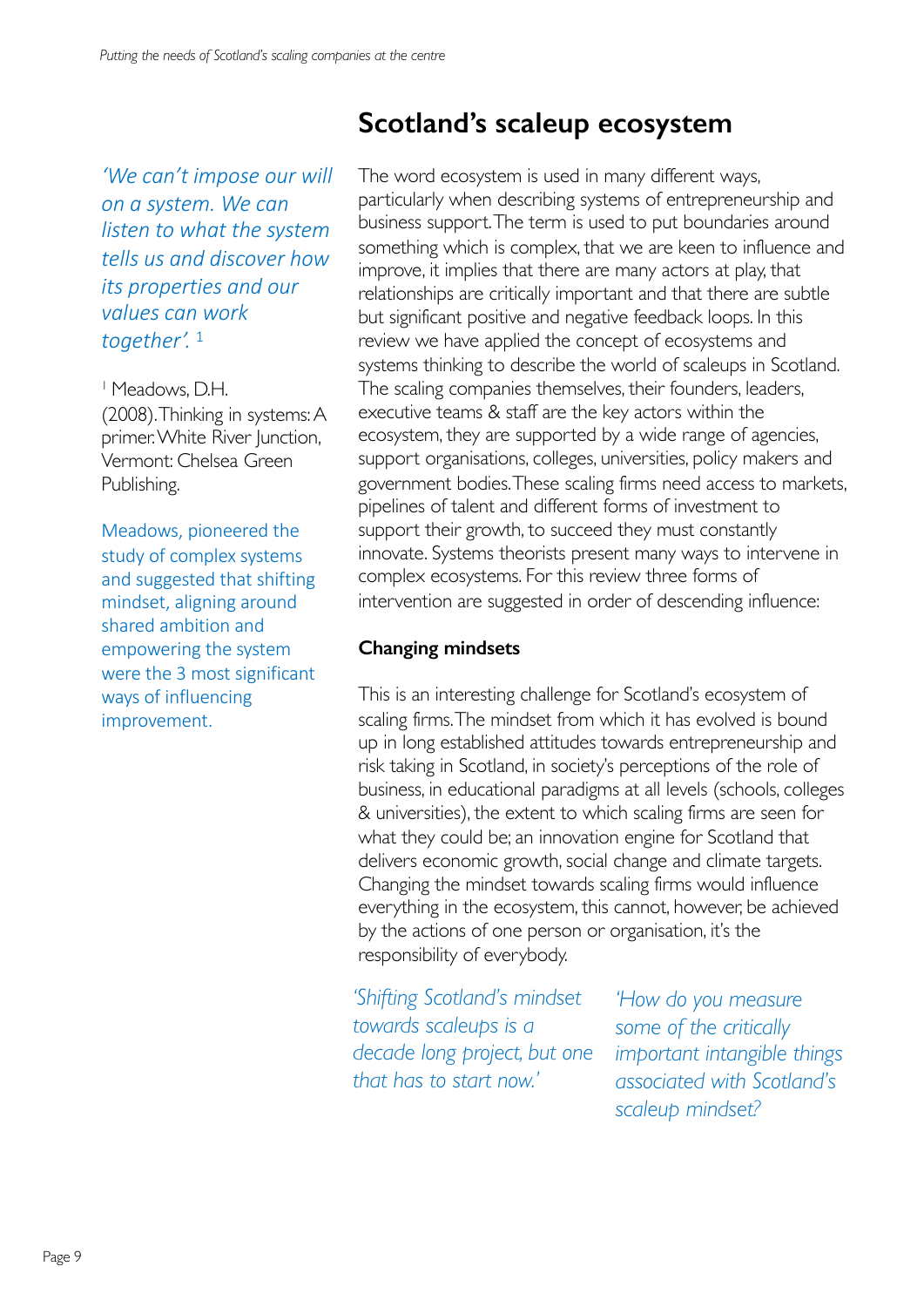## **Aligning around a shared ambition**

*'What is the goal of our scaleup ecosystem in Scotland, how will we measure its success?'*

*'We don't have a clear story of what we want from scaleups in Scotland – we don't have a consistent ambition shared across all stakeholders … for me it is about scaling across the triple bottom line.'*

*'To deliver on Scotland's up potential the entire scaleup ecosystem needs to innovate and support scaleups in new ways.'*

*'Despite the fact that we are a small country the ecosystem for entrepreneurship and scaling is not joined up.'*

Having a clearly articulated ambition for the place of scaleups in Scotland is a very timely ask. Scotland is currently defining its 10-year National Strategy for Economic Transformation. There is widescale recognition that whilst economic growth and productivity are important it is not at the expense of social justice and a commitment to addressing climate change. Cynics might say that scaleups are simply interested in profit. At every workshop in this series, however, there was genuine recognition and commitment to a triple bottom line approach. There was also much discussion about how Scotland could carve out international recognition for setting an ambition for its ecosystem of scaling firms in a new way. Having this ambition clearly articulated would create a virtuous circle, establishing a distinctive brand position for Scotland globally, in turn attracting talent and new forms of investment, whilst delivering on Scotland's need for change.

## **Empower the ecosystem to innovate**

So many reports like this conclude with list of recommendations, usually actions that need to be taken by particular organisations to drive a change agenda. This review takes a different approach, the ecosystem of scaling firms in Scotland is complex and dynamic, none of us know what the unintended consequences of a tightly defined intervention might be. Systems theory suggested that the system itself should be empowered to enact change, this means equipping actors with the ability to identify opportunities and the skills, data and resources needed to self initiate change and track impact. This review contributes to this process by systematically reporting on participant's views of different aspects of Scotland's scaling ecosystem. Within each area co-design challenges are described to prompt reimagining and new approaches to be taken forward by relevant ecosystem actors working in collaboration.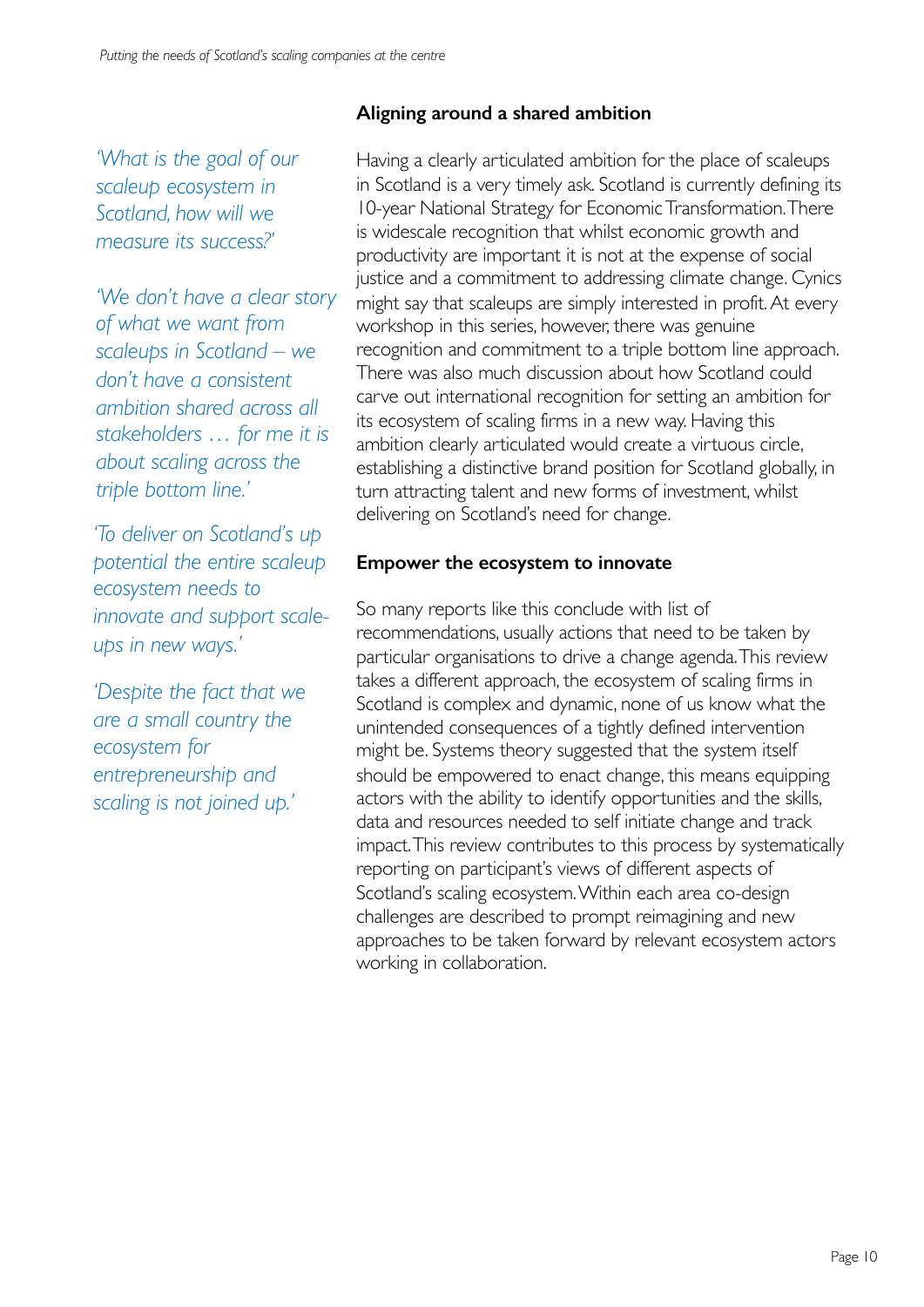# **Elements within Scotland's scaleup ecosystem**



- Access to talent
	- Access to know-how

Page 11

ecosystem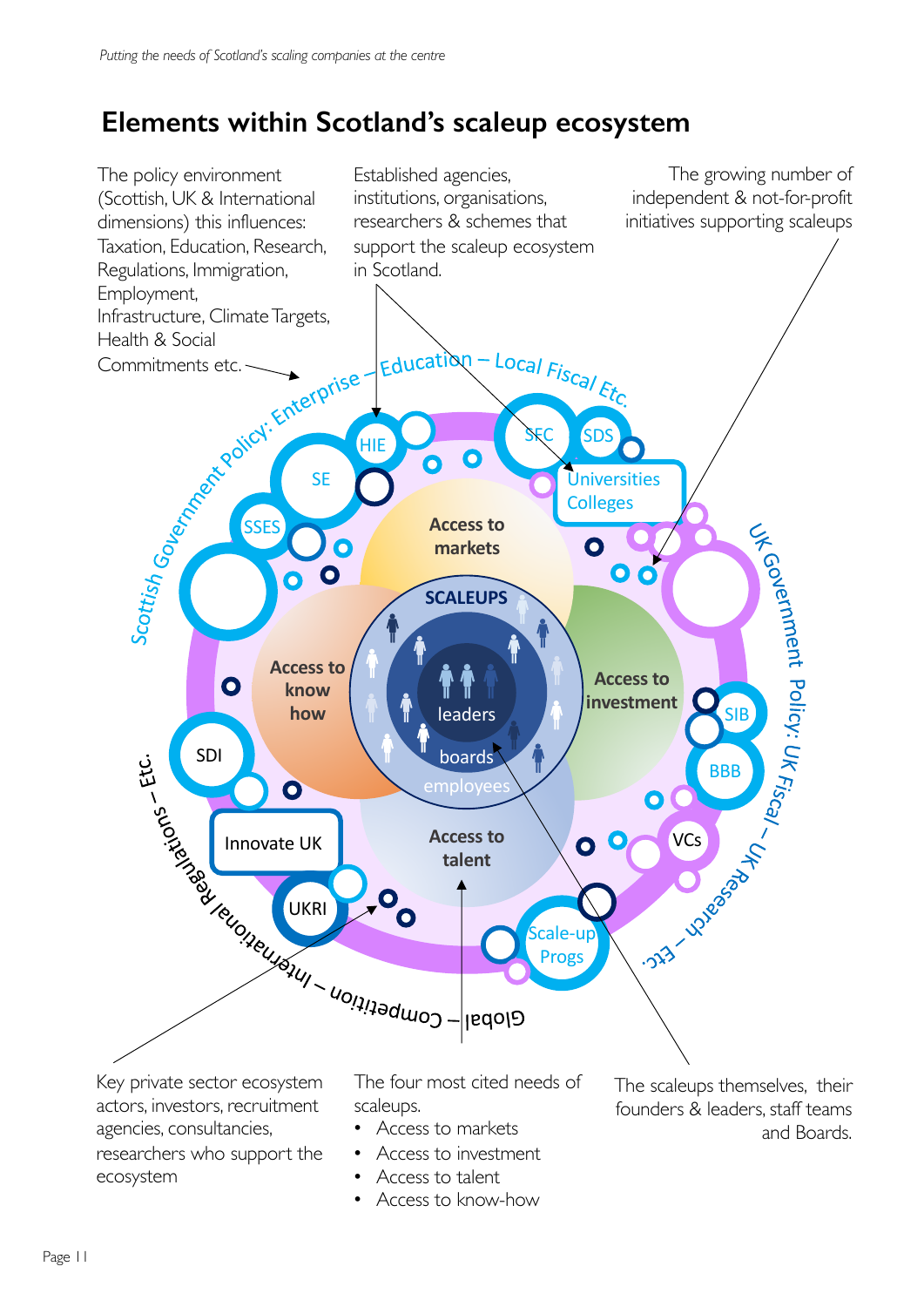# **Reflections on Scotland's scaleup ecosystem that emerged from the workshops**

*'Scotland's scaleup* 

*'Scotland's scaleup ecosystem is a product of its history, geography and Scottish society's attitude & mindset towards risk, business & entrepreneurship'.*

*'There is a timely opportunity to build a shared ambition for Scotland's scaleup ecosystem. Scaleups are Scotland's engine of innovation & change'.*

*'There is a widely shared feeling that Scotland's ecosystem of support is cluttered & overfocused on start-ups. Scaleups are craving tailored access to markets, know-how, investment & talent'.*

*ecosystem is underperforming compared to UK and International benchmarks. How can these trends be reversed?'*

*'Data & information tracking different aspects of scaleup performance is lacking in Scotland. The allocation of resources needs to be driven by an evidence base.'*

*'The scaleup ecosystem needs to look more beyond the borders of Scotland for talent, markets, investment and to learn from best practice.'*

*'Scotland has agencies, organisations & institutions that have enormous influence on economic development, are they being imaginative enough? Is the status quo being challenged? There are also an increasing number of agile 'bottom-up' initiatives and activities driven by the private sector, not-forprofits etc. Is there join-up?'*

*'Scaleups drive economic development, creating high quality jobs. They could also help Scotland deliver on core challenges such as social inequality & climate change.'*

*'How do we build a support ecosystem for scale-ups that has greater diversity?'* 

'*COVID has changed things, people are now looking to move to Scotland, COVID has opened a new talent tap.'*

*'We don't want to be spoon fed, scaleup founders don't like a paternalistic approach – but they do like opportunities and patterns they can follow.'*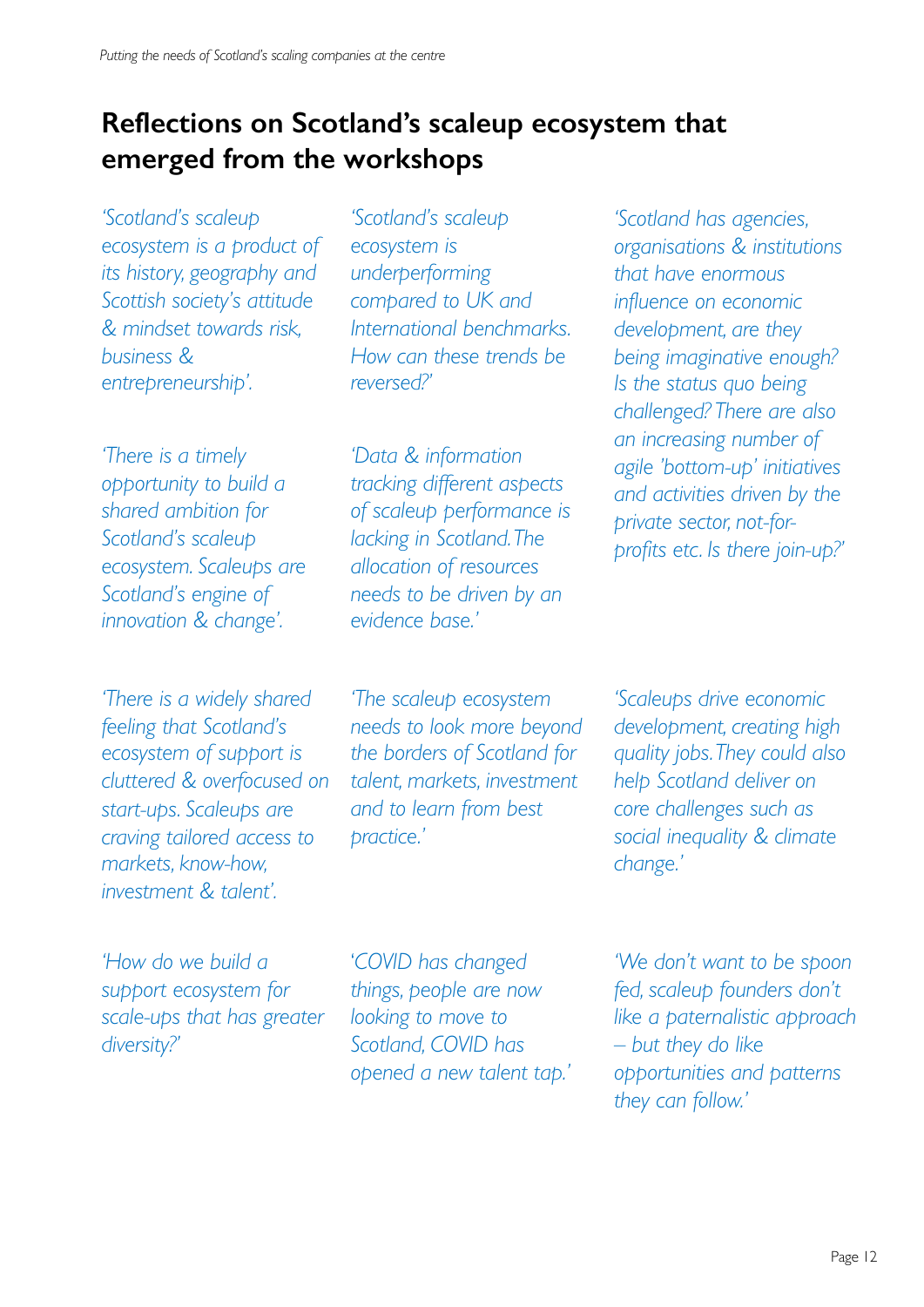# **Improving access to markets**



- Global markets
- Corporate sector
- Online markets

#### **2021 ScaleUp Institute research, across the UK shows:**

Since 2019, access to markets has been the the number one factor for scaleup growth.

The top barriers to working with corporates & government persist. Complexity in procurement processes, time taken to win contracts and sourcing bidding opportunities.

Going forward 70% of scaleups are seeking to engage in international trade, 62% aspire to export more to countries outside the EU.

Market access was discussed at every workshop session. Without growing market access scaleup growth is stifled. At every stage of scaleup growth the dynamics of market access are different. Interestingly many of these relationships are twoway, scaleups clearly need markets to generate revenue, equally markets can benefit from the considerable innovation potential that the new thinking from scaleups can bring.

#### **Public Procurement**

More attention must be given to the the public sector could play in Scotland as both a market and partner for scaling firms.

- Purchasing by the public sector is often critical in signalling confidence in a scaling firm, encouraging other customers. Procurement by government as first anchor client is done well in the US. The public sector in Scotland needs to work in new ways to support scaleups.
- Scotland has developed some valuable initiatives like CIV-TECH which bring private sector innovation capability into public sector thinking, but these are only small pockets of procurement, and are certainly not the norm across the public sector. These initiatives need to be scaled. The public sector needs to partner with scaleups to drive innovation.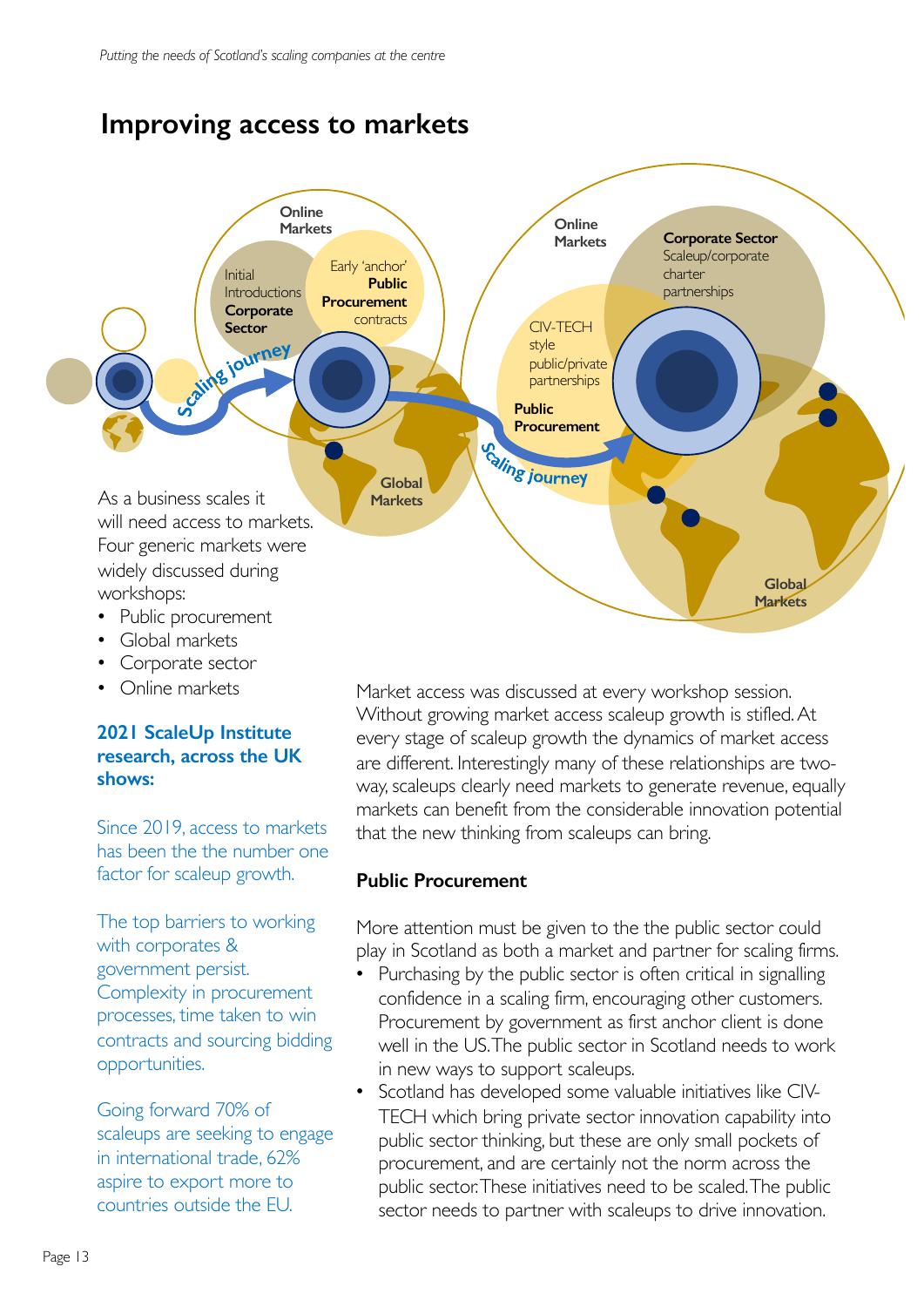*'We are not thinking about how we can use our procurement processes to help businesses scale.'*

*'Government could do far more opening up access to data – this provides startups and scaleups with material to develop new innovative services.'*

*'There is limited online brand building expertise in Scotland'.* 

*'Our ecommerce Director has a six-figure salary, we have had to hire internationally for these roles.'*

## **International Markets**

Access to international markets was widely seen as being key to scaleups. Government has a role in supporting this, through its connections and convening power.

- This could be made easier through a single point of contact for accessing & navigating networks of international expertise. It was suggested that with Zoom & Teams becoming much more widespread new forms of international connection can now be made. Geographies are now rewired and distances erased. Initiatives like the Global Scots network need to be used in completely new ways for international market development, creating a clear brand position for Scottish scaling firms.
- International regulatory regimes were cited as a challenge, this had been particularly acute in EU markets since BREXIT. Participants highlighted difficulty finding the right people to advise on regulatory requirements because by definition as a scaleups you are coming into a market with a new product.
- There was great interest in developing more proactive approach to international trade missions, and more structured introductions to overseas partners and buyers, tailored to the needs of scaleups.

## **Online markets**

Workshops highlighted the significance of online markets.

- Scaleups operating in B-to-C markets (approximately 20% of UK scaleups) highlighted the challenge of accessing expertise and talent in ecommerce, this expertise seems to be lacking in Scotland. Unlike London and the Southeast and other regions of the world there is a weak support economy that has sprung up within the ecosystem in this area. Case study work could explore how this part of scaleups capability evolves, having exemplars from both within and outside Scotland could help build understanding of this critical form of scaleup marketing.
- **2032** has some great examples of building successful online brand • For all scaling companies, including B-to-B, online brand development was seen as being critically important, Scotland stories, in a number of sectors. Scaleups in Scotland need more exposure to this type of skillset. Founders and leaders described the key role played in peer-to-peer learning. This would be a logical part of the peer-to-peer learning content of new forms of scale-up learning in Scotland.
- Many examples were cited of recruiting online marketing and sales talent internationally. This is an area where Scotland's educational pipeline seems to be lacking.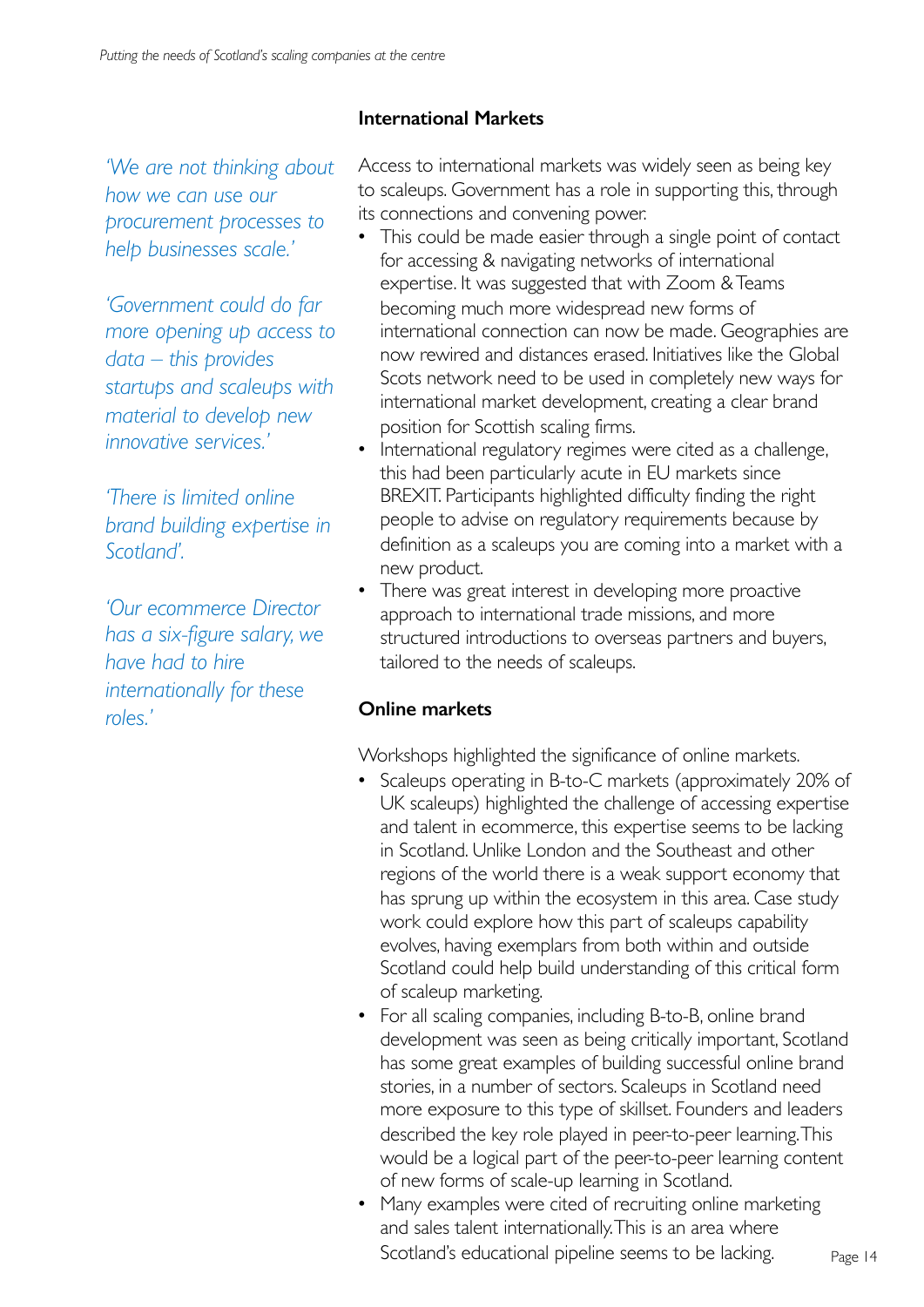*'We are not thinking about how we can use our procurement processes to help businesses scale.'*

*'Government could do far more opening up access to data – this provides startups and scaleups with material to develop new innovative services.'*

*'Businesses see huge opportunities online, but don't know who in the market can advise them, there are relatively few people you can turn to.'*

*'There are some extremely interesting companies out there that have captured the essence of Scotland in new dynamic contemporary ways – the whole scaleup sector could do with some of these branding insights.'*

## **Corporate Markets**

The challenges of accessing corporate markets was explored from different perspectives.

- Approaching corporate clients can be intimidating for the scaling business. Relative to other parts of the UK there are fewer large corporates based in Scotland. This an area in which peer-to-peer learning and mentoring could pay dividends, learning how to prepare and how to gain access to corporates both in Scotland and beyond.
- The dynamics of different corporate sectors associated with Scotland was widely discussed. There was discussion about the development of charters for engaging with corporates. By creating an appropriate operating model, large corporates would be better placed for working with scaleups. This would give them access to innovative ideas (making 20 investments and accepting that 5 might succeed), Corporates could act as investors and customers of scaleups. Scotland should introduce best practice from other regions of the world, examples of of this are provided in the International section of this report.

#### **Reimagining access to markets in Scotland: A co-design challenge:**

By 2030, if Scotland wants to be recognised as a global leader in offering access to markets to scaling firms it must answer these questions:

- What are the market access needs of Scottish scaling firms going to be by 2030?
- What is the true current state of market access?
- Which regions and countries are currently leading the way?
- How are they doing this?
- If you were starting with a blank sheet what would Scotland's 2030 approach to providing access to markets look like?
- What is the gap between current practice and the ideal?
- What initiatives need to be put in place to improve market access?
- How could change be initiated? What needs to happen? What would the impact be? How could this be resourced? How would different actors in the ecosystem need to work together?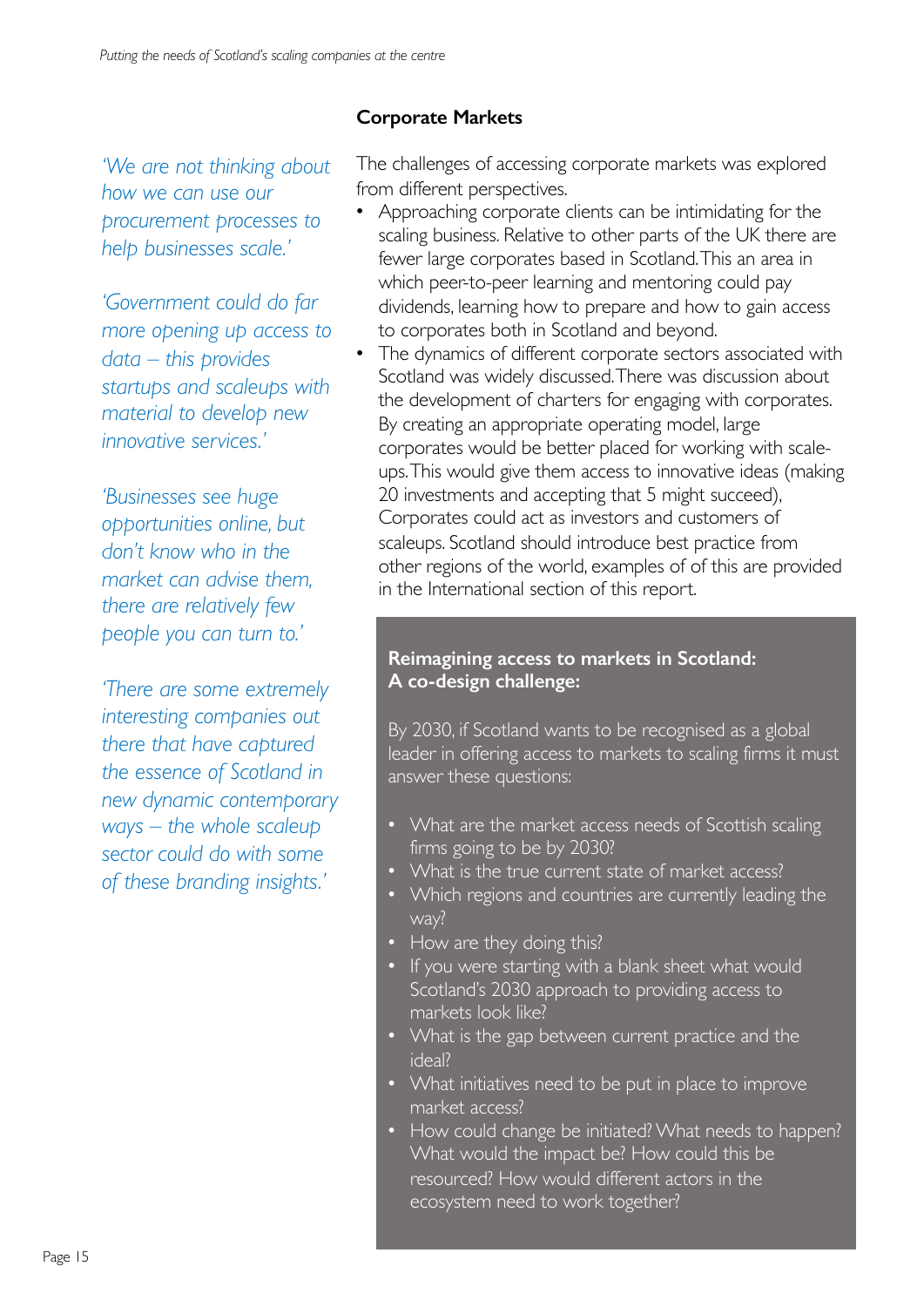# **Improving access to investment**

# **£** Scaling of Ca **£ \$ £ E**<br>Excaling journey **£ £ £ £ £ + + +**

### **Angel Funding:**

• Angel network now well established in Scotland.

#### **2021 ScaleUp Institute research, across the UK shows:**

In 2021 82% of scaleups have used external finance. 41% of scaling companies in other regions of the UK feel that a majority of funding resides in London & the South-East..

*'Perhaps too many Scottish companies are eeking out an existence on angel cash – they would be better off folding sooner and then getting on with the next proposition'.*

#### **Mid-stage funding**

- Series A funding, acknowledged to be a real gap in Scotland.
- Funds tend to be London & SE focused,. Investors like to fund locally, basing decisions on tacit knowledge and assessing the leadership team and their capability, this makes geography a challenge.
- Evidence that Scottish firms can be under valued, due to distance and lack of experience and the right advice.

#### **Later stage funding**

- This generally means accessing international funds.
- Scottish scale-ups need to understand the implications of taking this investment, they will need to perform against international expectations & benchmarks.
- As Scotland builds scale-up critical mass it will develop higher levels of interest in the international investment community. This collective story needs to be built.

At all workshops the investment journey was widely discussed. This clearly has many stages. As companies scale they have to navigate many different forms of funding, negotiating this journey from Scotland has some particular challenges.

#### **Angel Funding**

Evidence suggests that Scotland currently has one of the best angel funding ecosystem in the UK. This wasn't the case 15-20 years ago. Workshop participants said this achievement should be celebrated, but it might however have unintended consequences: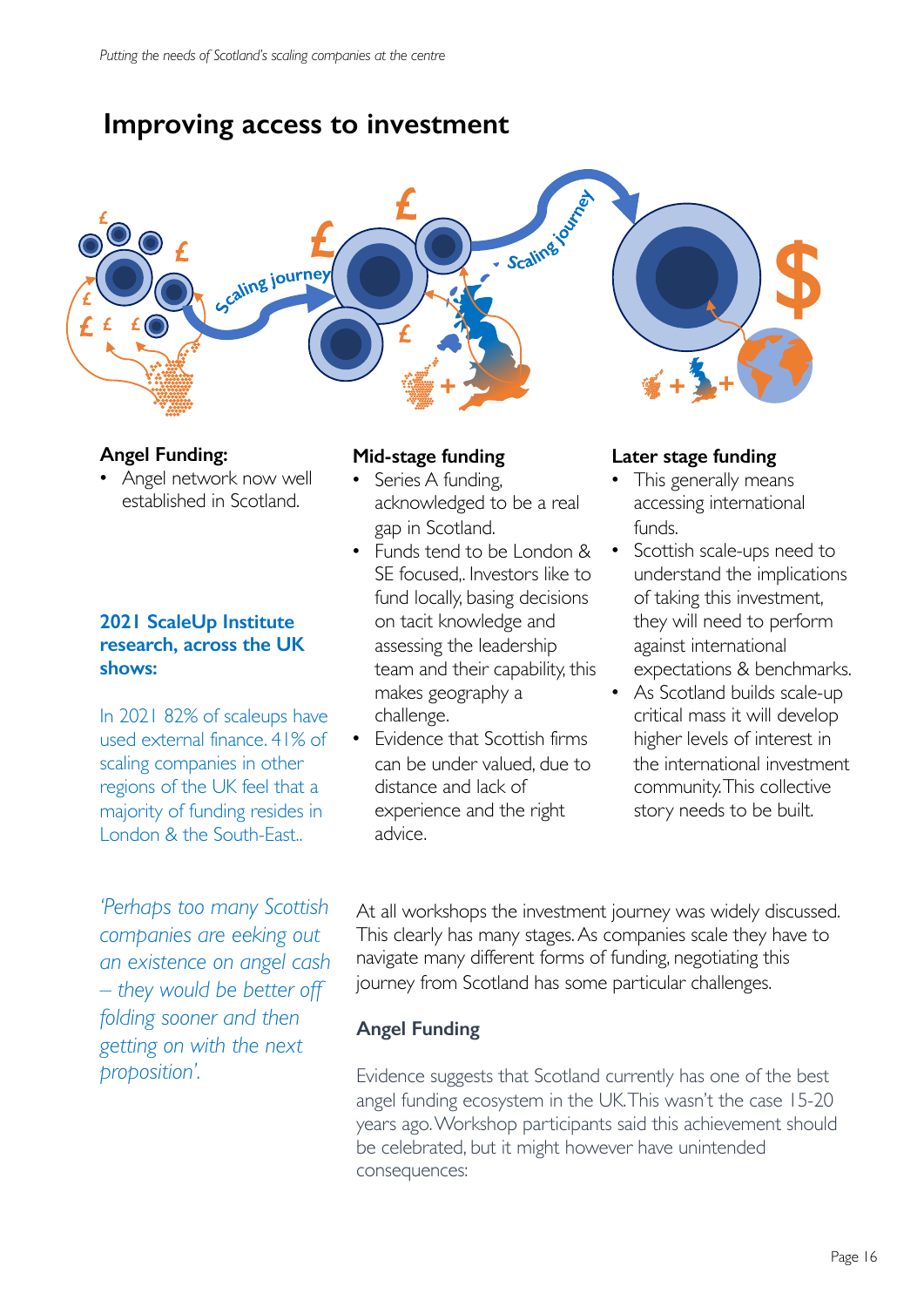*'We don't want to be spoon fed … founders don't like a paternalistic approach … but they do like opportunities and patterns they can follow,We need to learn from the investment journeys of others as they have scaled. We need to understand their generic investment journey but also how this worked as a journey starting in Scotland'.*

*'There is investment knowledge available at the end of a Zoom call, perhaps we should think about geography in a different way now?'*

*'There is a funding gap in Scotland if you compare it to London or the US, but not if you compare it to Belgium or the North of England, there are plenty of other regions and countries facing the same challenge … what solutions are they adopting?'* 

- A great emphasis has been put on early-stage pitching, with this now being done so well, syndicates may well be investing ideas with limited viability. Perhaps, limited resources are now not being deployed in the most optimal way?
- There is now a strong angel community in Scotland, but it might not have the same levels of sector expertise as more specialist angel funders in other regions. Taking Scottish angel funding might be reducing opportunities for scaling firms in Scotland to benefit from investment expertise available elsewhere.
- At the workshops participants shared their stories of securing investment funding. It was suggested that the support landscape in this area needed better signposting. Access to advice was easier in some regions of Scotland than others, available advice didn't always cover the full bandwidth of investment mechanisms.
- Some angel funding dilutes founders too early and stifle future funding rounds.

# **Series A funding**

There is a gap in series A funding in Scotland. Scaling companies shared experiences of approaching investors in this investment space:

- With fewer precedents in Scotland for raising series A funding local opportunities for peer-to-peer learning were limited.
- It was considered critically important to both understand the nuts and bolds of the A round process but also understand how to set the right ambition.
- Scaling firms were approaching investors in London who tended to be orientated to the south east of England. It requires stepping out of the comfort zone of Scotland.
- Having the right board in place to support this stage was also highlighted. Having a chair with experience was invaluable, examples were described where new Board expertise had been bought in from outside Scotland to support this stage.
- Across all stages of securing investment the extra pressure on founders and leaders was emphasised, the business still had to be run and successfully grow whilst simultaneously time and resources was put into securing investment.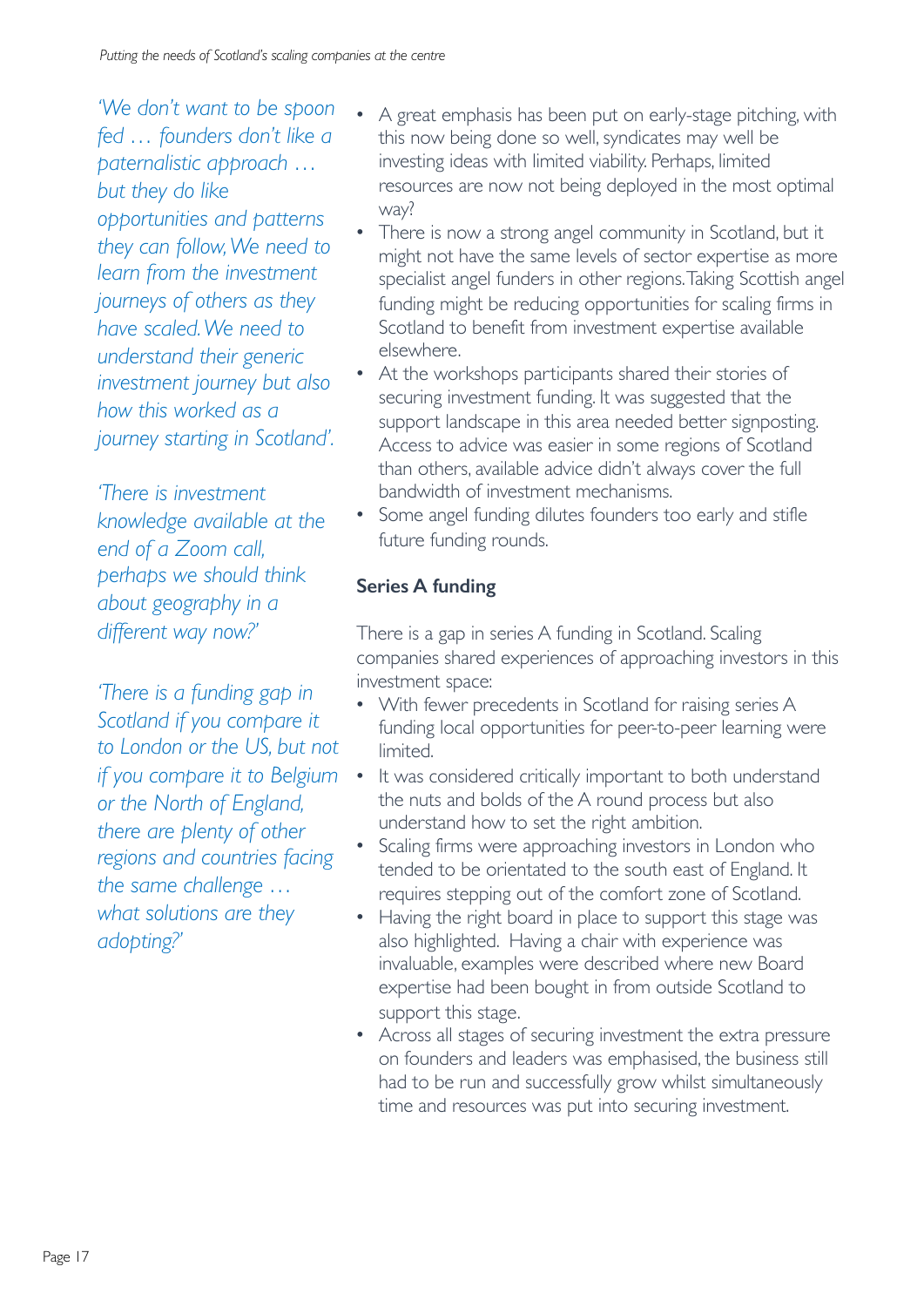*'To attract investment to Scotland we have to tell an inspiring story about what is happening in Scotland. What's our scaleup story? What is it that we are doing that differentiates us from others? Why would this appeal to investors? Who is responsible for narrating this story?'*

*'It can be threatening when you have to compare yourself to the global benchmark in order to secure the investment that you need.'*

*'We need to look at how we can bring in more players who can offer the funding to the Scottish ecosystem.'*

## **Later stage funding**

Many aspects of later stage funding were discussed: To secure later stage funding it was acknowledged that often international investment needed to be secured. Bringing international interest to Scotland, currently meant flying interested parties in via London, the importance of transport links was emphasised. If Scotland was going to be brave and fly interested investors in, it has to set the highest possible bar for the quality of opportunities in the shop window, sometimes it was felt the investment opportunities being presented were not as strong as they needed to be. Leverage and support from local funds such as the Scottish Investment Bank, could be critically important in this space. If Scotland PLC was seeking international investment for its scaling firms it needed to accept the macro-level impact on long term company ownership. To retain firms and talent in Scotland it requires a world class scaling ecosystem.

#### **Reimagining access to investment in Scotland: A co-design challenge:**

By 2030 if Scotland wanted be recognised as the global leader in seamless access to investment for scaling firms what would it need to do?

- What are the investment needs of Scottish scaling firms going to be by 2030?
- What is the current state of investment access?
- Which regions and countries are currently leading the way in organising their investment landscape? How are they doing this?
- If you were starting with a blank sheet what would Scotland's 2030 approach to investment access look like?
- What is the gap between current investment practice and the ideal?
- How could change be initiated? What needs to happen? What would the impact be? How could this be resourced? How would different actors in the ecosystem need to work together?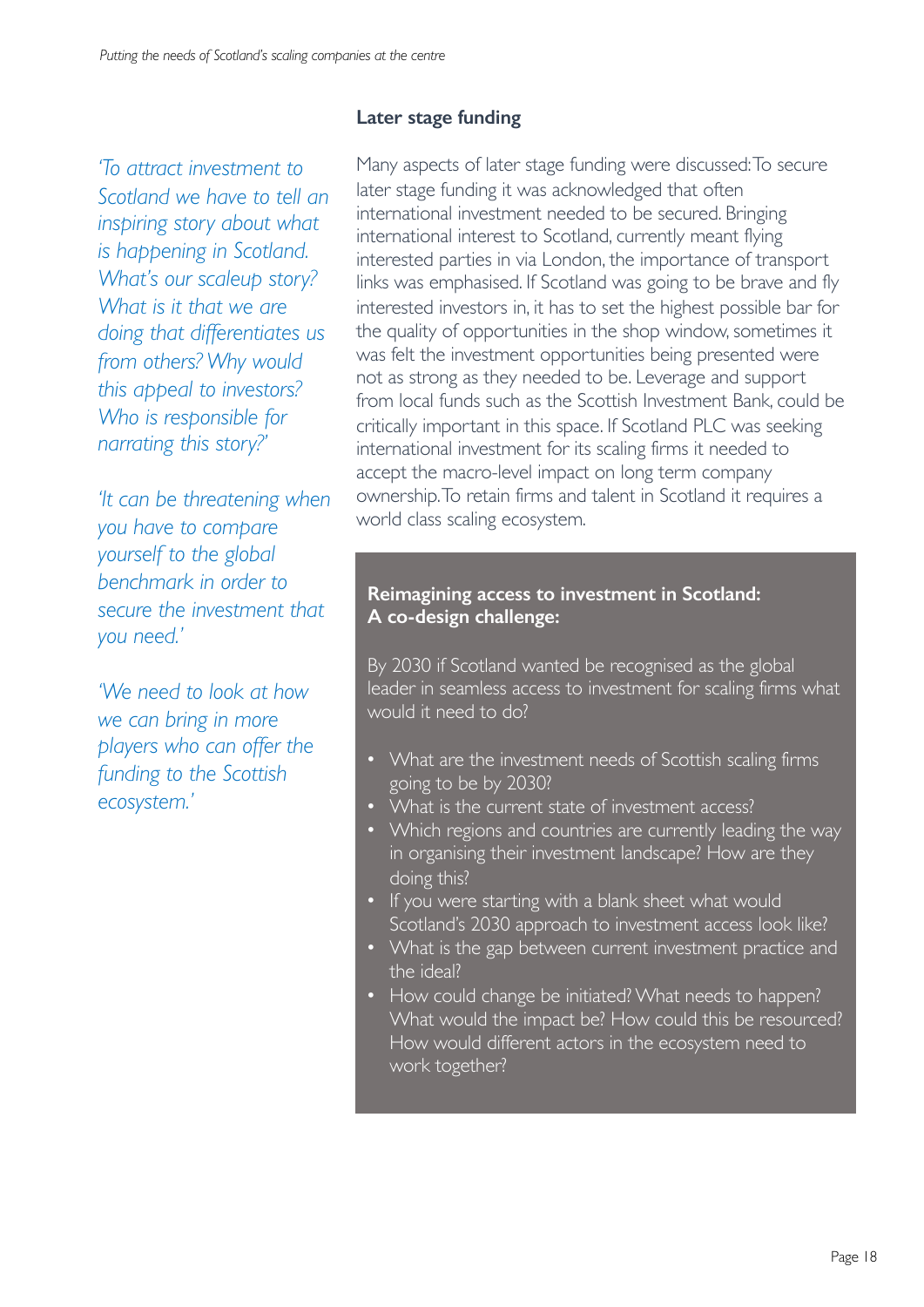# **Improving access to talent**



#### **2021 ScaleUp Institute research, across the UK shows:**

66% of scaleups are saying that access to talent is vital, or very important, to the continued scaling of their business.

75% rank social skills in their top 3 essential needs, whilst 66% select technical skills. Just behind are management skills (60%) and business skills (58%).

Just over 55% of scaling businesses have a Board, a further 12% plan to establish one.

Scaling companies are talent hungry and as they grow their talent needs change. During the workshops the following insights into accessing talent were shared.

## **The founder**

Sometimes the founder, and sometimes other senior staff who might have had a technical or creative specialism might not be the best person to lead the company as it scales, this was seen as a particular challenge that could be resolved through careful planning. The skills required of a founder during the startup phase are very different to the skills required in scaleup. Participants suggested Scotland is weak in supporting the development of these skills.

#### **Executive talent**

There was much discussion about the challenges of recruiting executive talent in Scotland. In some areas experience and skills were at a real premium, often many impressive scaleups were recruiting from the same talent pool. Scotland offers a quality of life that could be appealing to prospective candidates, looking to relocate, it was suggested that interest in Scotland as a place to work had increased since the pandemic.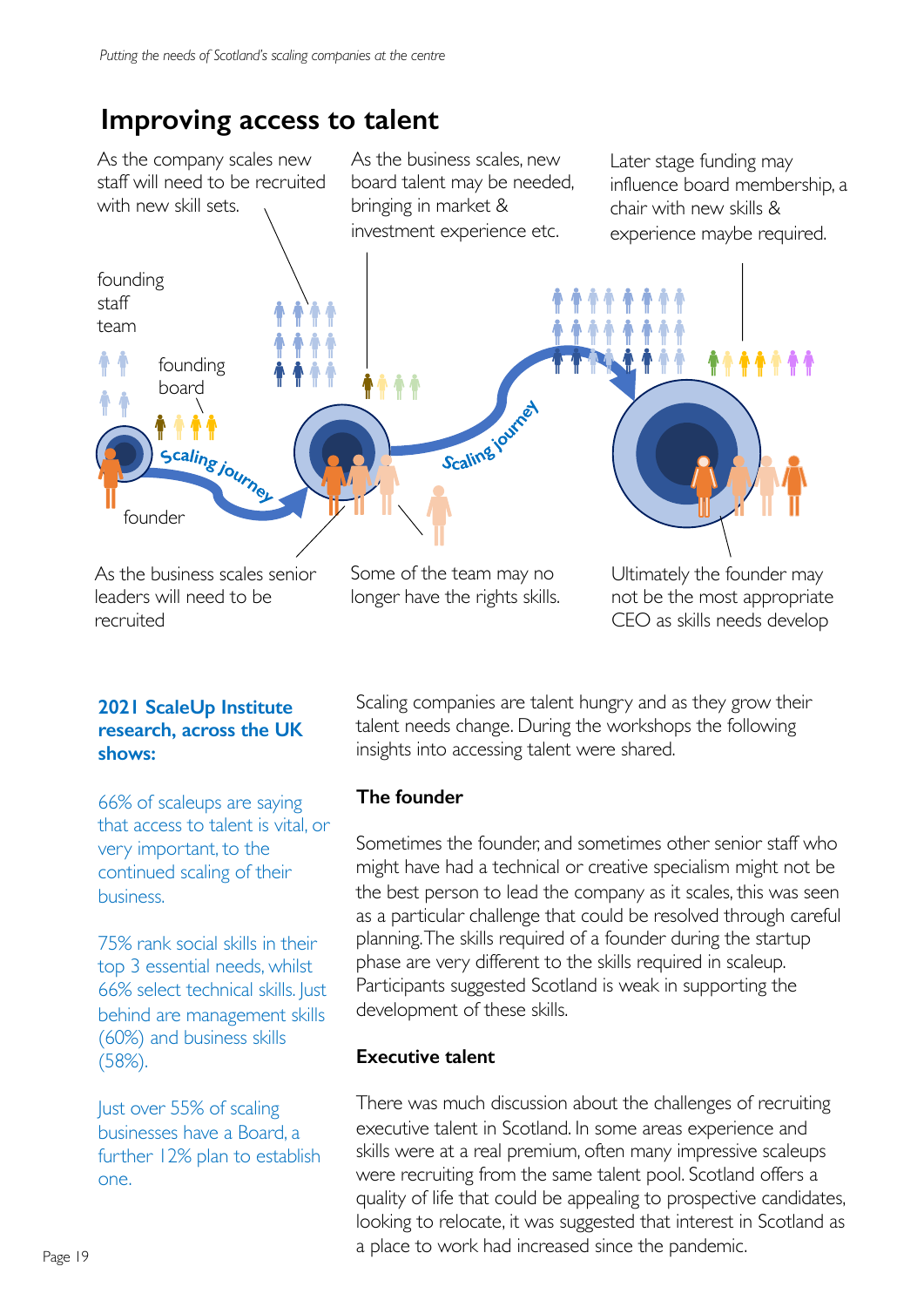*'Because scale-ups are innovating fast in new areas the talent they need, by definition is scarce.'*

*'People are beginning to move out of London – with Zoom you can do dynamic jobs wherever you are.'*

*'Company culture is actually the key driver of growth within a scaling company … this is an area where there could be more training, peer-to-peer learning, perhaps more case studies.'*

*'The scaling mindset is not just a bullet point on a job description it is an approach to everything you do.'*

*'Hiring remotely and onboarding can be particularly challenging … another area where we need to be sharing best practice across our peer-topeer networks.'*

In parallel some scale-ups shared experiences of recruiting international talent now working at a distance online. Some of the challenges of relocation were also discussed. It was suggested that there was still not enough critical mass of career opportunities within scaling firms in Scotland to recruit some candidates.

## **Board level talent**

The importance of having a high-quality board was mentioned repeatedly throughout the workshop series. In particular board members with recent scaling experience, specific technology expertise, relevant investment knowledge and the network to unlock markets were all sought after. Again, as the needs of the scaling company evolve, it was widely recognised that board membership might need to change. Nurturing board talent and reaching out internationally were seen as priorities for the Scottish scale-up sector.

## **General talent**

All participants highlighted what they were looking for when recruiting staff teams.

- The right attitude was mentioned many times. It was important that prospective candidates connected with the working culture of the scaling firm, it was suggested that to recruit successfully scale-ups needed to be able to communicate their values and brand position very clearly. It was these elements of scale-ups that made them particularly attractive future employees.
- The most mentioned aspects of attitude were, a can-do approach, flexibility and resilience.
- In terms of skills; scale-ups were looking for problem solving, good people skills, critical thinking and the ability to really understand users and consumers and their needs.
- There was a lot of discussion about particular skills gaps. Sales expertise was mentioned, it was noted that no Scottish University has a Professor of Sales, yet this lies at the heart of the talent needs of the scaling firm. In the US this is not the case. It was suggested that sales could be taught far more at many levels, with technical sales for engineers and scientists and specialist programmes looking at online sales.
- Digital skills were widely mentioned as being in short supply. This was about far more than the ability to programme and write code, all aspects of the contemporary scale-up were now about data, digital systems and digital enablement, skill sets that were often very lacking in current school leavers and graduates in Scotland.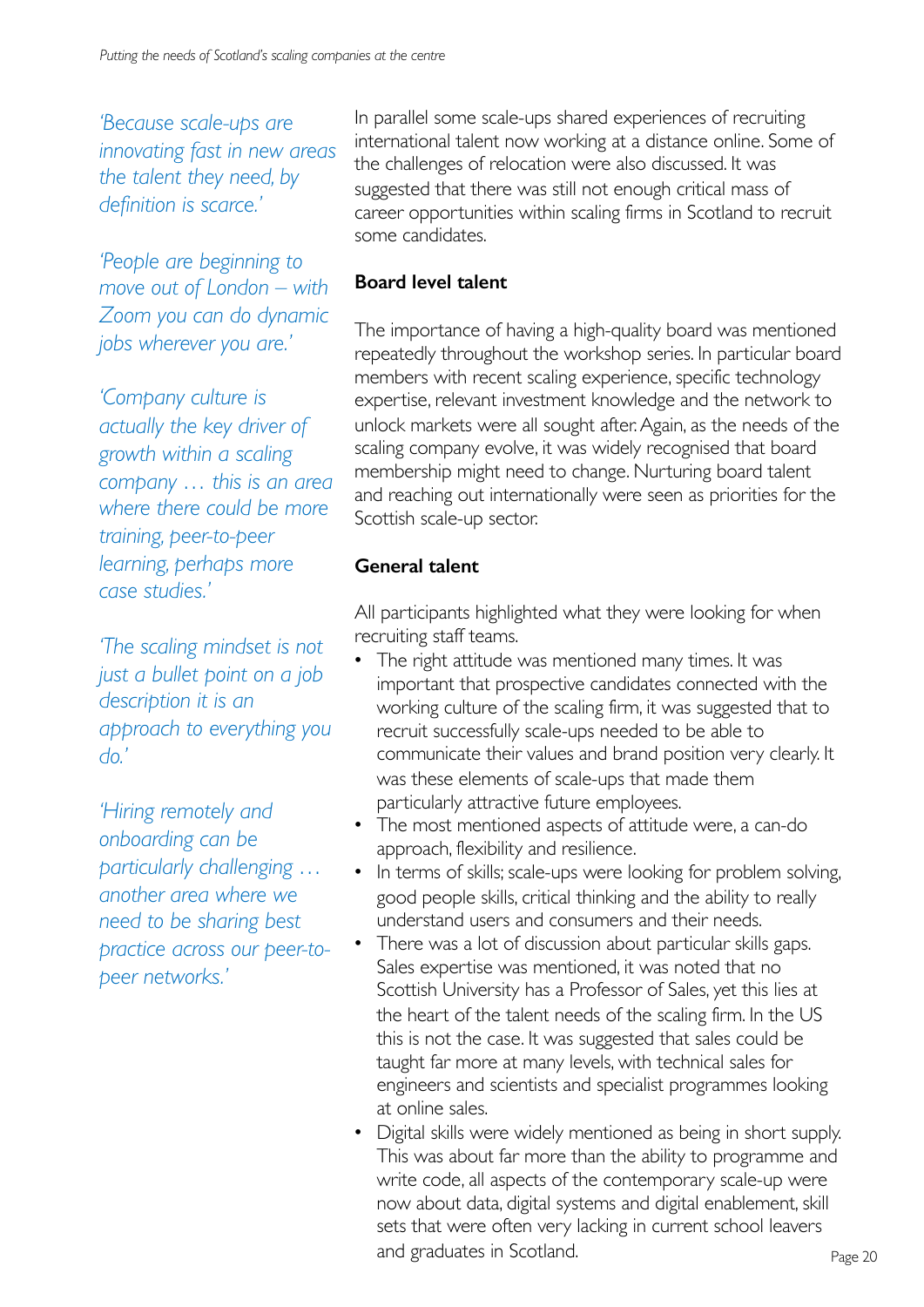*'Do we celebrate success enough in Scotland? Is there a culture here of not getting ahead of yourself?'*

*'We end up with people on boards who have never started their own business (accountants and lawyers).'*

*'Boards are not diverse in Scotland, in London it's perfectly normal to have a 20-year old on the board – this could be who you are selling too.'*

*'In Scotland the pool of board members is limited – this creates a very closed network of people.'*

'*People won't leave a job just because your scale-up has raised money and is offering a good package, people go where other people go.'*

*'we need to bring talent into Scotland, are we explaining the quality of life you can have here?'*

Recruitment practices were widely discussed, with interesting examples of particular strategies scaleups had used to find specific expertise through networks like LinkedIn. Likewise the important roles played by specialist recruitment firms was also shared. The challenges of bringing EU staff into roles in the post Brexit was mentioned, clearly many scaleups in Scotland were relying on the international talent pool in key posts (particularly specialist digital roles).

It was suggested that far more could be done to work with Colleges & Universities to promote scaleups as exciting and rewarding places to begin a career, it was suggested that the contemporary 'milk round' was still very biased towards employment in big corporates. This rewiring of attitudes in the educational system in Scotland could also be taken into schools. Perhaps opportunities now exist to actually revisit what sits in the SQA curriculum and whether it is helping to develop the skill sets in demand in Scottish scaleups.

In parallel with reflection around recruitment participants also shared the pain experienced when letting staff go, something that is a real challenge in scaling firms when role expectations can change very quickly. This was an area where specialist external advice and the insights of peers could really add value.

#### **Reimagining access to talent in Scotland: A co-design challenge:**

By 2030 if Scotland wanted be recognised as the global leader in having access to the talent needed by scaling firms, what would it need to do?

- What are the talent needs of Scottish scaling firms going to be by 2030?
- What is the current state of talent access?
- Which regions and countries are currently leading the way in building access to talent? How are they doing this?
- If you were starting with a blank sheet what would Scotland's 2030 approach to talent access look like?
- What is the gap between current practice and the ideal?
- How could change be initiated? What needs to happen? What would the impact be? How could this be resourced? How would different actors in the ecosystem need to work together?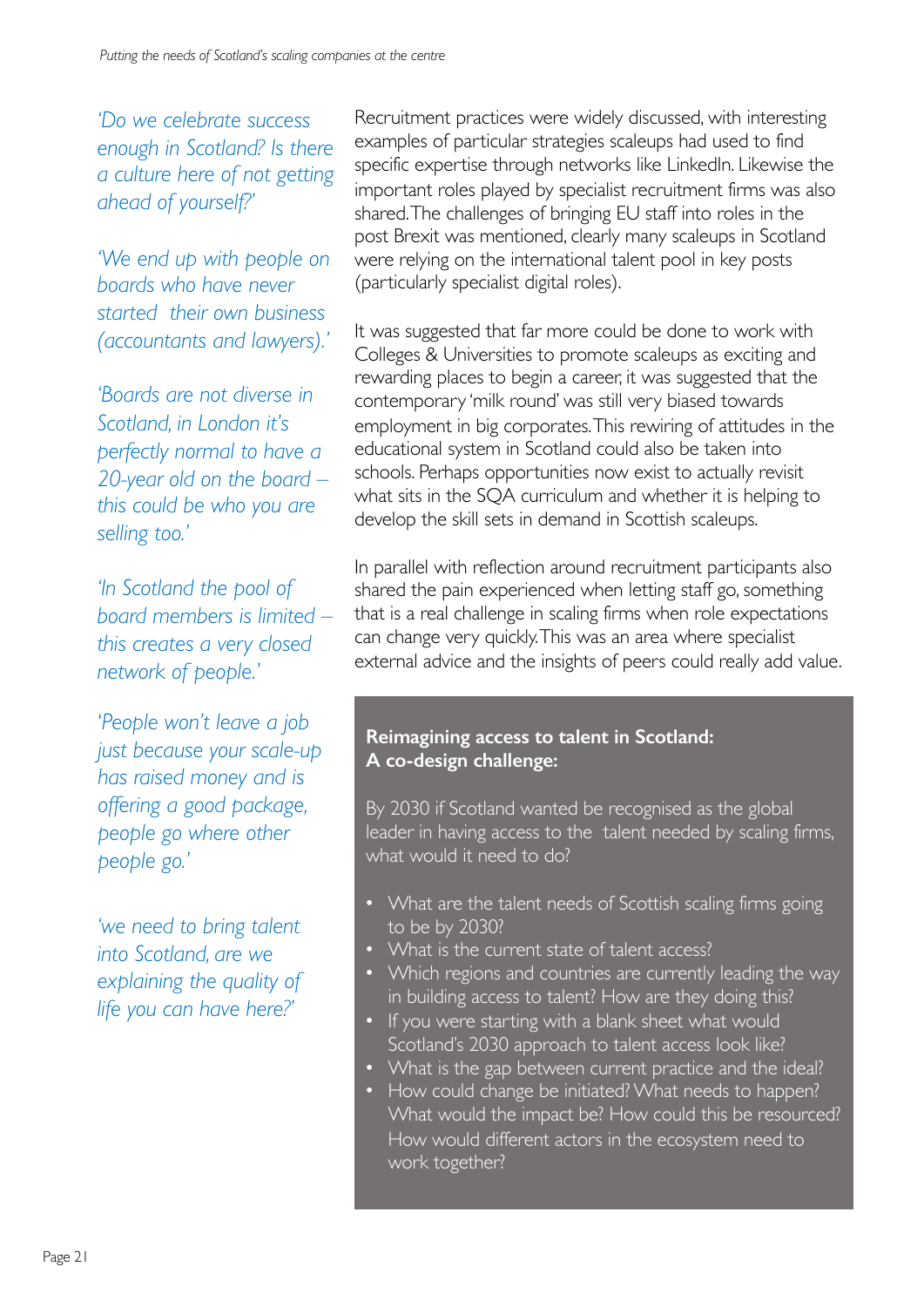# **Improving access to know-how**

Scaleup leaders in Scotland have benefited from a range of executive development programmes, often with an international perspective on entrepreneurship. But there is plenty of room for more.

scaling journey

Many more peer networks could be developed, either face-to-face (local peers) or via Zoom/Teams (anywhere).

- Local peers (Scotland)
- Sector peers (anywhere)
- Stage of scaling peers (anywhere)

From day 1 the founder will need new knowledge, usually with a preference to learn from others who are on the same journey or have done it before: 'peer-to-peer' learning.

As other leaders come on stream they will also benefit from peer-to-peer learning. Many more peer networks could be developed, for example, around roles. (for CMOs, CFOs, CTOs etc)

Scalingiour

Scaling firms are also looking for technical / R&D knowhow to help scale their business. Companies are often launched on the back of a new technology, there are then significant technical challenges associated with scaling. Access to technical expertise is key

### **2021 ScaleUp Institute research, across the UK shows:**

Scaleup leaders consistently recognise the need to build leadership and management capability. There is clear demand for skills around strategic and business development and a commitment to training. The local support offered by networks of peers, mentors and non-Exec Directors remains key.

Scaling companies are hungry for know-how: knowledge on how to lead, to develop staff as their roles evolve and for new technical knowledge to innovate new products and services. During workshops the following aspects of accessing knowhow were discussed

## **Leadership skills and mindset**

• In Scotland entrepreneurial training and executive programmes, particularly those engaging with international best practice (notably from the US) were widely praised (like the Salture Fellowship Programme) both for content but also the value derived from the peer groups that were formed. Again, with rapid development of online learning there now new opportunities to connect Scotland's scaling learners to global best practice.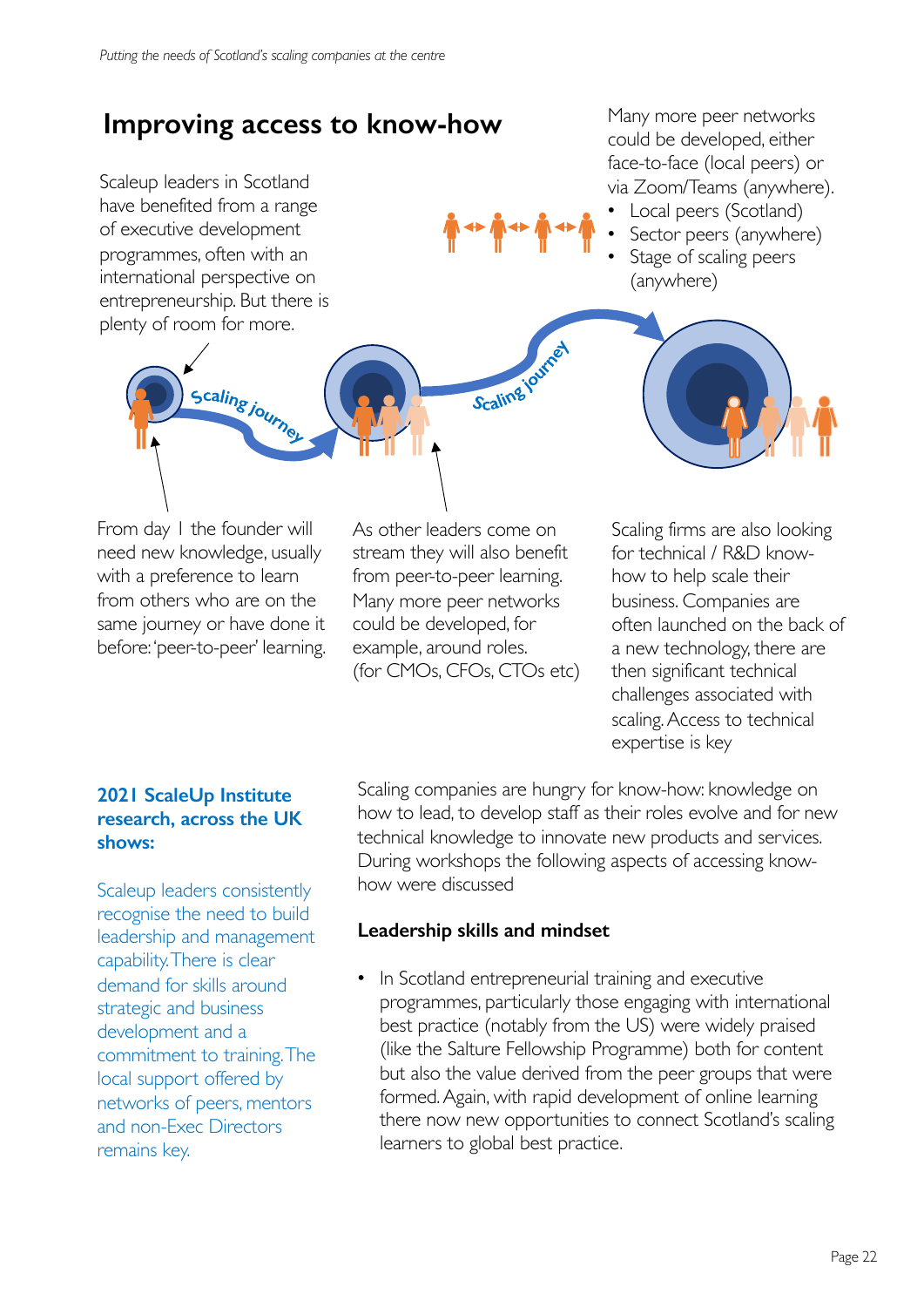*'MIT training & the growth advantage programme were very helpful. The Scaleup Scotland programme has taken this to another level'.* 

*'Are Scottish peer-to-peer networks diverse enough?'*

*'We are a small country, yet the educational ecosystem for entrepreneurship is very fragmented.'*

*'Sales is not taught in UK business schools .. Sales as a subject is just not seen as being academically respectable.'*

*'In the US there is much more fluidity with academics moving between academia and industry.'*

*'I have benefited from having a friendship group of business leaders sharing insights and experiences .. peer-to-peer and peer-to-near learning is key.'*

In Scotland support and education for those considering entrepreneurship has grown considerably, Particularly through regional, sector-based, shared-interest and University & College start-up and spin-out initiatives. However, when an entrepreneur finds themselves running a rapidly scaling business, many new skills are needed very quickly. Mentoring and peer-to-peer learning is critically important in developing these skills, Scotland needs to ask whether it has the right networks in place to provide this support to the scaling firm. Initiatives like the Hunter Foundation's Scale-up Scotland programme need to be extended. These programmes could be based on both Scottish and UK cohorts. They should take advantage of new ways of working and connect cohorts across geographical boundaries, forming peer groups focused on sectors, the needs of special interest groups and around a particular stage of scaling.

## **Accessing university expertise**

- Scotland has a world leading university sector, but some participants were critical about how well this knowledge base was currently supporting Scottish scaling firms. Research suggests few scaleups are based on technologies and science that has evolved directly from the Scottish university base. There are pockets of excellence but in general, uptake of Innovate UK funding to support university industry collaborations in Scotland is running below the UK average.
- The bureaucracy and signposting challenges of engaging with Universities was discussed. Participants suggested that sometimes local universities appeared to focus on competing with each other, rather than collaborating to offer scaleups seamless access to knowledge.
- Universities were perceived to push what they wanted (PhDs etc) rather than focusing on the needs of scaleups.
- The SFC's Innovation Centres (IC) were mentioned, these were deemed to be helpful if your innovation need fitted with the sectors supported through the IC programme. This approach did raise questions about missed opportunities for supporting innovation in non-represented sectors and most importantly in the the increasingly important space between and across sectors.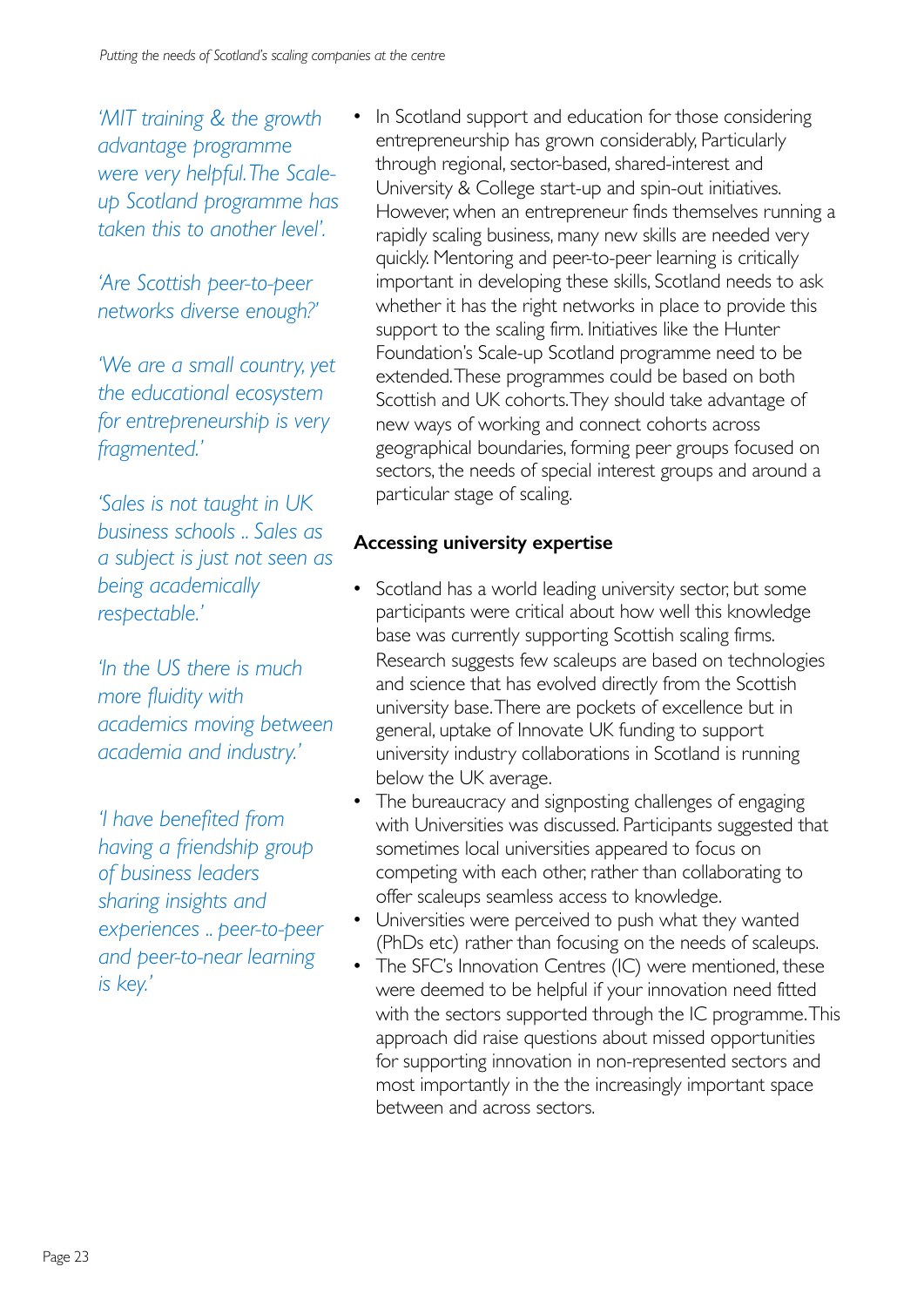*'Local leadership is key. At the moment scaling companies are not benefiting as much as they should from investment like the city deal.'*

*'More funds will be coming through to 'level-up'. How can these be deployed for the benefit of scaleups, it will be scaleups that will deliver the economic growth that will transform Scotland's regions?'*

*'This is about an integrated approach to investment, yes we need infrastructure but alongside delivery on scaleup's four key needs, investment, talent, knowhow & market access.'*

*'Universities should be making links with companies part of the development plan of staff.'*

*'One of the performance indicators of universities is employability and starting salary – this kpi goes against entrepreneurship.'* 

#### **Reimagining access to know-how (peer-to-peer): A co-design challenge:**

By 2030 if Scotland wanted to be recognised as a world leader for scaleup peer-to-peer learning, what would this look like? How could this position be developed?

- What are the peer-to-peer learning needs of scaleups, how are these changing?
- Which regions and countries are currently leading the way?
- How are they doing this?
- If you were starting with a blank sheet what would Scotland's 2030 peer-to-peer learning approach look like?
- What is the gap between current practice and the ideal?
- How could change be initiated?
- What needs to happen? What would the impact be? How could this be resourced? How would different actors in the ecosystem need to work together?

### **Reimagining access to know-how (College & University Support): A co-design challenge:**

By 2030 if Scotland wanted to have a College and University sector that was a global leader in supporting scaleups what would this look like? How could this position be developed?

- What are the needs of scaleups? How are these needs changing? Do Colleges & Universities really understand these and put them at the centre when developing access to know-how?
- What College & University support for scaleups currently works well?
- What is currently challenging?
- Which of these needs could be supported through collaboration with Colleges & Universities, which could be supported through other mechanisms?
- Which regions and countries are currently leading the way?
- How are they doing this?
- If you were starting with a blank sheet what would this support look like in 2030?
- What is the gap between current practice and the ideal?
- How could change be initiated?
- What needs to happen? What would the impact be? How could this be resourced? How would different actors in the ecosystem need to work together?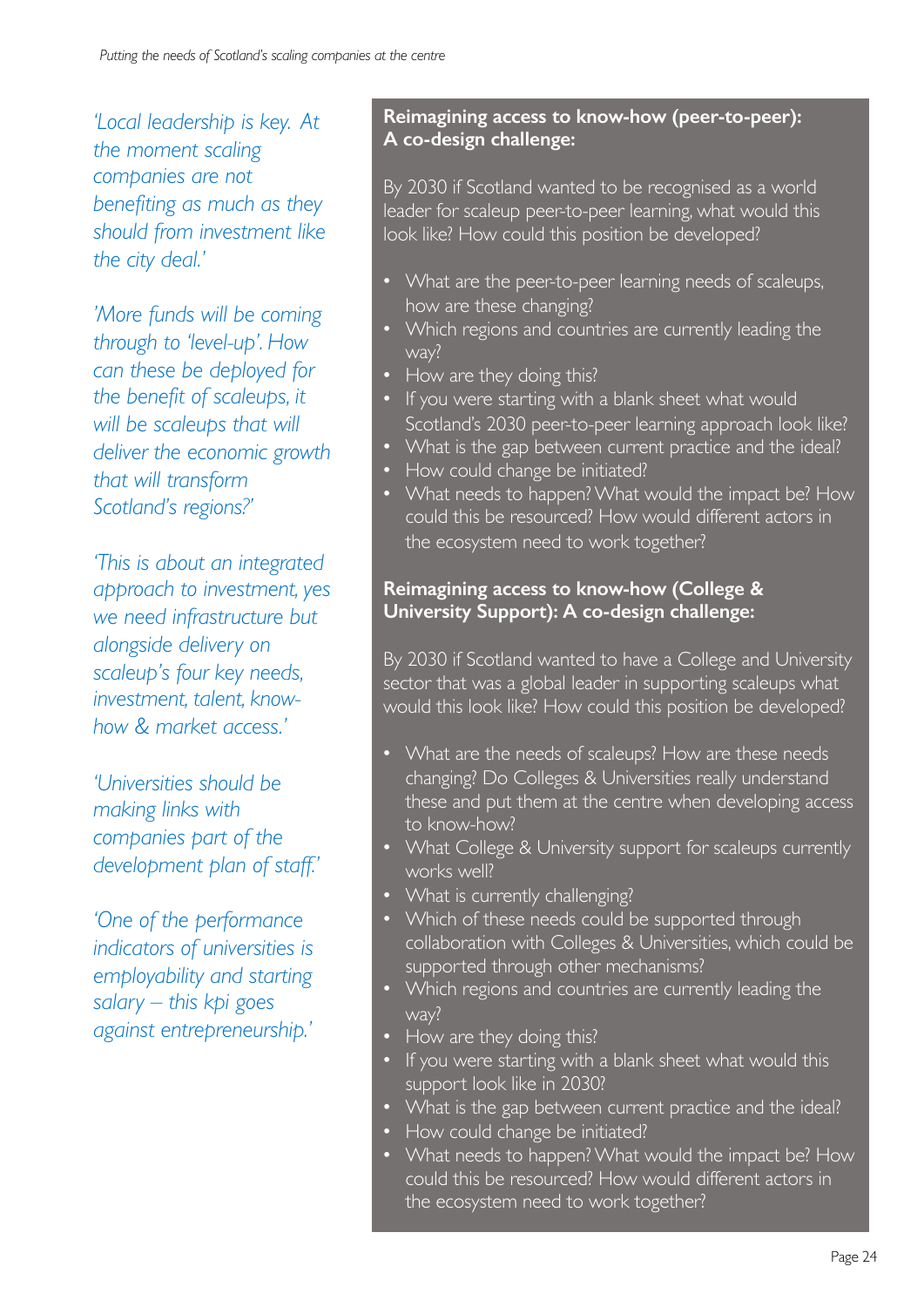# **International comparisons**

*'Scotland is not going to be Silicon Valley, so what does it want to be instead?'*

*'Many try to copy the US, if we try to copy we will be pale imitations'.*

*'What's Scotland's scaleup brand identity going to be?'*

*'The Visit Scotland Year-Of have been interesting mobilisers, could we have a year of entrepreneurship.'*

*'We don't just need to connect to the Scottish diaspora, we should be talking to anybody of interest.'*

*'There is massive underutilisation of global best practice … the answers for scaleups are all out there.'*

*'Let's be ambitious about how we engage globally & connect to a global ecosystem of scaleups.'*

Throughout the workshop series participants drew on their knowledge and experience of scaleup support in other parts of the world. All agreed that the characteristics of other countries and regions would always be different to Scotland, even places of a similar size. It was suggested, however, that a range of best practices could be drawn by looking at scaling ecosystems in other parts of the world. Interesting examples cited in discussions included:

**Netherlands,** where the Netherlands Foreign Investment Agency (NFIA) genuinely works like a one-stop shop. If you are looking to scale your business they will take you be the hand and walk you through the entire process of setting up a business in the Netherlands. Does Scotland take this one-stop shop approach? Has the Scottish ecosystem ever mapped out how the support journey works and feels like from a scaling business perspective, looking at journey steps, interactions, touchpoints, to systematically work out areas for improvement?

**Singapore,** where private sector, the regulator, education and government have all been aligned to support high growth sectors like Fintech. Here government makes a bigger bet on a smaller number of sectors. Has Scotland used opportunities to convene stakeholders and align areas of policy to support scaling businesses?

**Canada,** which has been proactive in aligning start-ups, corporates and Higher Education. Waterloo University is nurturing a Fintech sector with Royal Bank of Canada on campus. University of Toronto's biotech cluster is being enabled by bringing Johnson & Johnson onto campus. Are opportunities being missed in Scotland, Barclays has just opened its new campus in Glasgow but outside the University led innovation districts being established in the city. Do initiatives need to be aligned to build real global critical mass for Scotland?

**Estonia** was noted to have a vibrant culture of investment at all levels. It has built itself a reputation for bringing on stream innovative and fundable scaling business propositions, this clear brand position has bought international investment interest. All nation states have an opportunity to build a reputation-based brand position. What messages does Scotland want to project to the international investment community?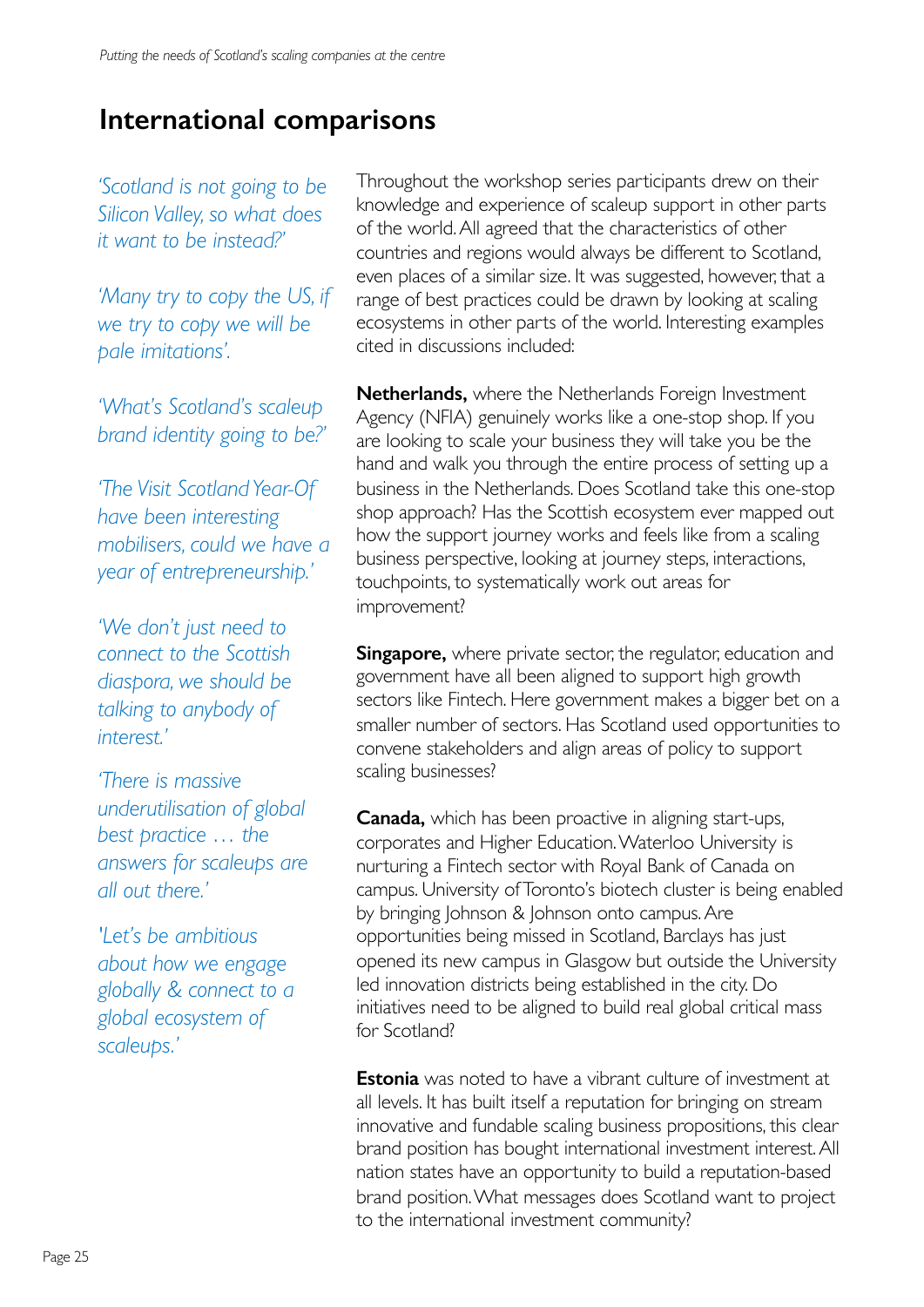# **International comparisons**

*'Confidence and ambition of founders is key, but this is so linked to the confidence of the place!'* 

*'We need a more open ecosystem across all parts of the UK. Many high quality scale-up initiatives and programmes available in other parts cannot be access by scaling firms in Scotland.'*

*'Can we encourage scaling companies to locate into Scotland and stay in Scotland.'*

*'Scotland's scaleups need porous borders to allow free flow of talent, learning, investment and access to markets.'*

The **Skäne region of Sweden** where innovation agency Vinnova has played a proactive role in stimulating cross sector innovation and using the region as a prototyping hub for global corporates operating in all sectors. Scotland has been pursuing a sector-based approach to economic development, yet the scaling (and by default the most innovative businesses) operate in all sectors, is the Scottish support system missing an opportunity to stimulate innovation in new ways across these silos?

## **Global benchmarks**

Inspired by discussion about lessons that Scotland's existing ecosystem could learn from international benchmarks, a series of regional and national scaling ecosystems were explored in more detail. Around the world different regions and nations are acknowledging the significance of scaling firms to their economies and broader issues such as climate change and social equality. These initiatives are often branded and communicated in a way that captures a regional or national commitment to supporting scale-ups. Some of these are broad, covering all sectors of the economy (Nordic Scalers), others focus very specifically on the tech sector (Scaleup Velocity, Israel). The emphasis of that support varies according to local priorities, some focus on signposting (Scaleup NZ), others on programmes (Scaleup Milwaukee). Likewise different forms of public and partnership sit behind each initiatives, with enterprise agencies taking the lead (Scale-up SG) and private sector investors (Scale-up Malaysia).

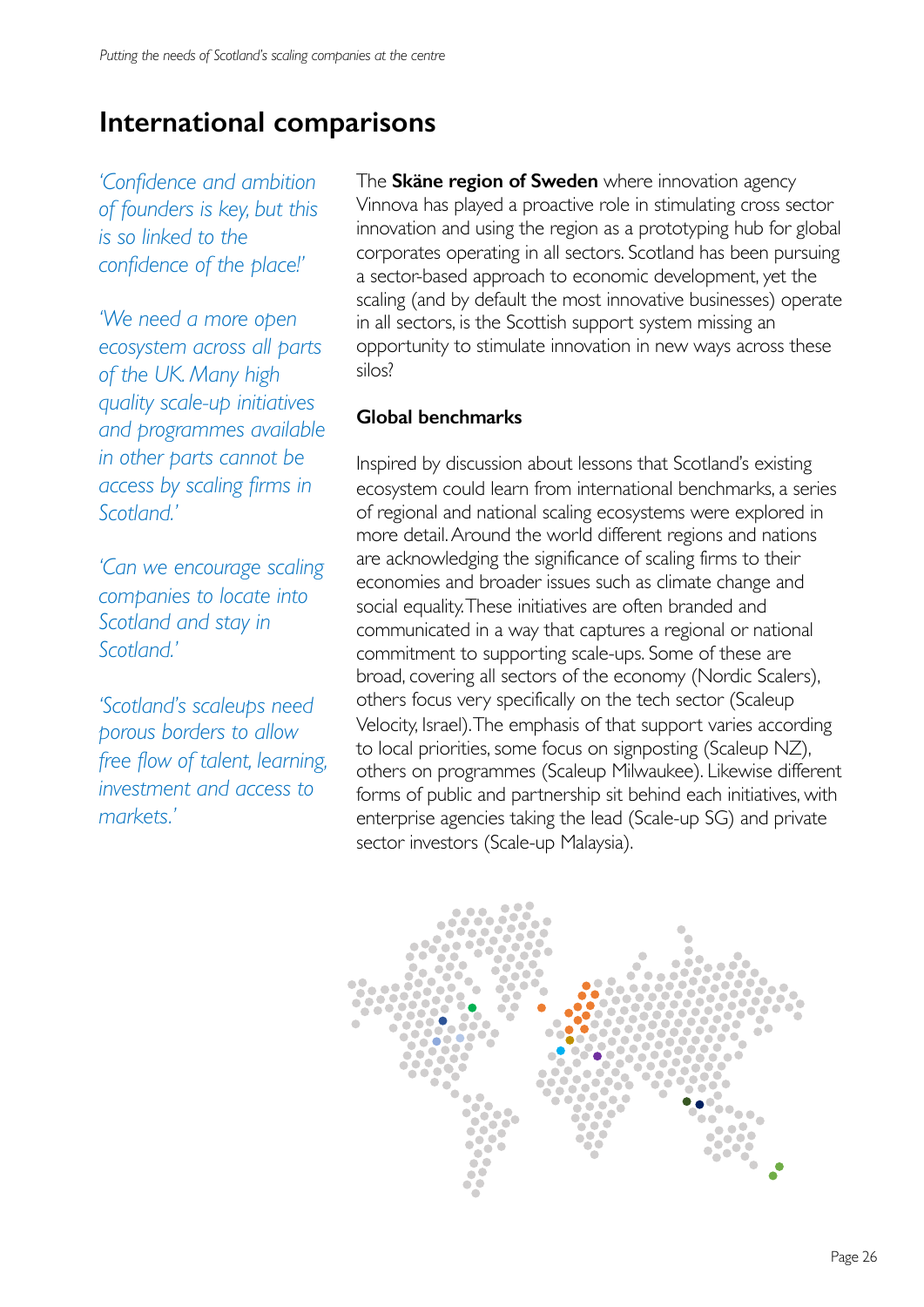#### **Nordic Scalers • Operated by Nordic Innovation**

This is a 5-year initiative that aims to position the Nordic Region (Norway, Finland, Sweden, Iceland & Denmark) as a place not only for starting up, but also for scaling up. Like Scotland even though the Nordic countries are above the OECD average for startups, the challenge is that they seldom grow to scale. The initiative supports peer-to-peer learning, crosssector workshops and studies into the issues facing scaling Nordic firms.

#### **ScaleUpNation, located in Amsterdam •**

This is an initiative that aims to significantly increase the number of impact-orientated scaleups (in the world), with a particular focus on enterprises that deliver innovative products and services that deliver for planet, people and profit.

#### **Scale-Up Europe •**

This European initiative is made up of more than 200 ecosystem members (start-up CEOs, researchers, investors and corporations). The goal of the group is to accelerate the rise of global tech leaders born in Europe, in the service of both progress and technological sovereignty. The focus is on talent, investment, startup collaboration and deep tech. The initiative runs workshops, commissions reports and organises events.

### **Scaleup West Virginia Scaleup Kansas City Scaleup Milwaukee USA •**

These are all example of Regionally based Scaleup initiatives in different parts of the USA. With different models of membership and support each offers access to training programmes and specialist knowledge for scaling firms.

### **Scale-Up NZ • New Zealand (operated by Callaghan Innovation)**

The Scale-Up NZ hub is an online portal that maps out New Zealand's scaleup innovation system, it aims to make it faster and easier for ambitious business to find and connect with the people, capital and other help they need to innovate and grow. It also creates opportunities for investors, incubators, multinationals and other collaborators to connect with innovative businesses.

## **Scale-up SG • Operated by Enterprise Singapore**

This a 12-18 month development programme that helps selected high-growth potential local companies scale effectively, become leaders in their fields and be groomed into future global champions. The programme aims to accelerate the companies' growth so that they contribute significantly to Singapore's economy and create good jobs for Singaporeans.

#### **Scale-up Malaysia •**

Initiated in 2019 this is an accelerator programme supported by a number of private sector partners that aims to help start-ups move beyond ideation and initial product market fit to the next stage of growth.

#### **Scaleup Operated by Invest Ottawa**

An initiative focused on leading tech companies that provides access to advisors, a network of peers, talent, new markets and other growth resources

#### **Scale-Up Institute Toronto • Operated by Toronto**

# **Region Board of Trade**

Building on the findings of the Toronto Region Board of Trade *Defying Gravity* report this initiative provides a series of curated programmes to help highgrowth firms overcome barriers to continued growth. The offer supports both tech and non-tech sectors and includes mentoring and access to peer-to-peer networks.

#### **Scale-up velocity Israel •**

This is an initiative that builds partnerships with with leading high-tech companies, academic and training institutions, government agencies, non-profits, and philanthropists to build programs to increase and improve the supply of talent to Israel's tech sector.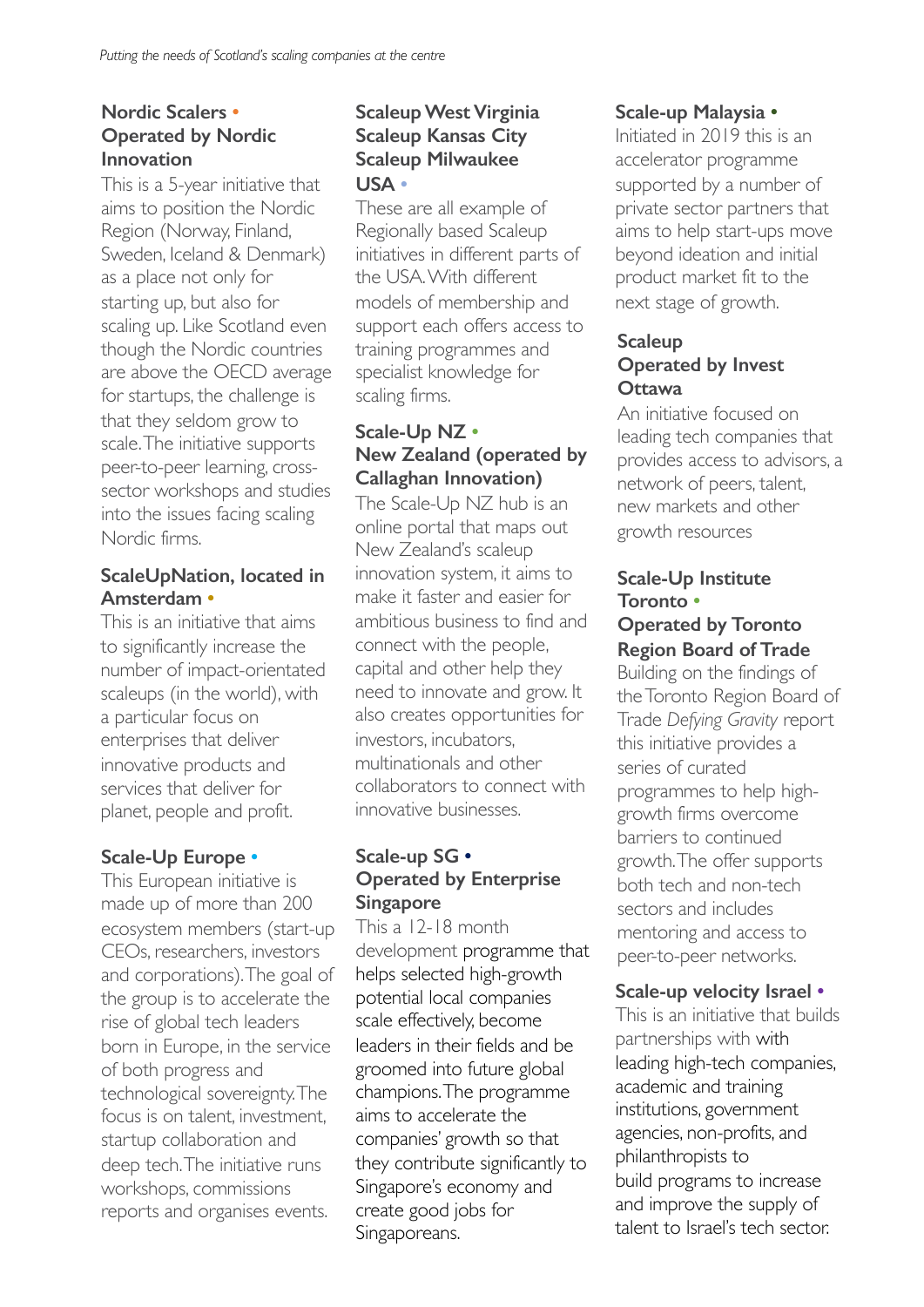# **Conclusions**

There are a number of conclusions from this review.

For everybody with an interest in Scotland's economy who wants to see economic uplift (and ultimately delivery on broader challenges like climate change and social equality), we know scaling firms will be a key driver of change and their needs must be a strategic priority. This means the ecosystem that supports them must engage with the needs of the teams who lead these companies. This report gives an insight into what these needs are and suggests that they have not always been prioritised as Scotland's support ecosystem is shaped. Scotland needs to start with changing mindsets. This is a responsibility of everybody. All voices need to emphasise the significance of entrepreneurship and the critically important task of facilitating the scaling of companies in Scotland.

The review suggests that actors within this ecosystem of scaleup support need to work in new ways, to deliver on these needs. Scotland must co-create a shared ambition for its ecosystem of scaling firms, there needs to be a clear vision for all audiences. A variety of themes have emerged in this review which could help frame this ambition, workshop participants have suggested:

- A statement that communicates the central role played by scaleups in driving economic performance, but also in driving innovation more widely within the economy and society. Looking forward scaleups will play a key role in delivering on climate change targets and reducing inequalities.
- The need to communicate Scotland's distinctive ambition and quality of its scaleup ecosystem to global audiences, this is key to accessing international talent, investment, know-how and markets.
- The need to embed this ambition in the aims of all actors within the scaleup ecosystem.

There will then be many actions that can be taken by all actors within the scaleup support ecosystem, these need to be taken in collaboration and partnership; most importantly every initiative must link back to the future needs of scaleup founders, leaders, boards and staff teams, these are the people who will be delivering the economic and innovation uplift through their entrepreneurial actions. New initiatives need to be be put in place but equally existing activities that are repetitious, add little value and are unaligned with the needs of scaling firms need to be stood down. Rather than listing in great detail a set of actions that should be taken by actors within the ecosystem this review suggests a series of co-design challenges, these are a way of setting a vision for different facets of the scaling ecosystem and then using the expertise in the system to craft solutions. The ecosystem should be empowered to co-design new ways of working against these briefs.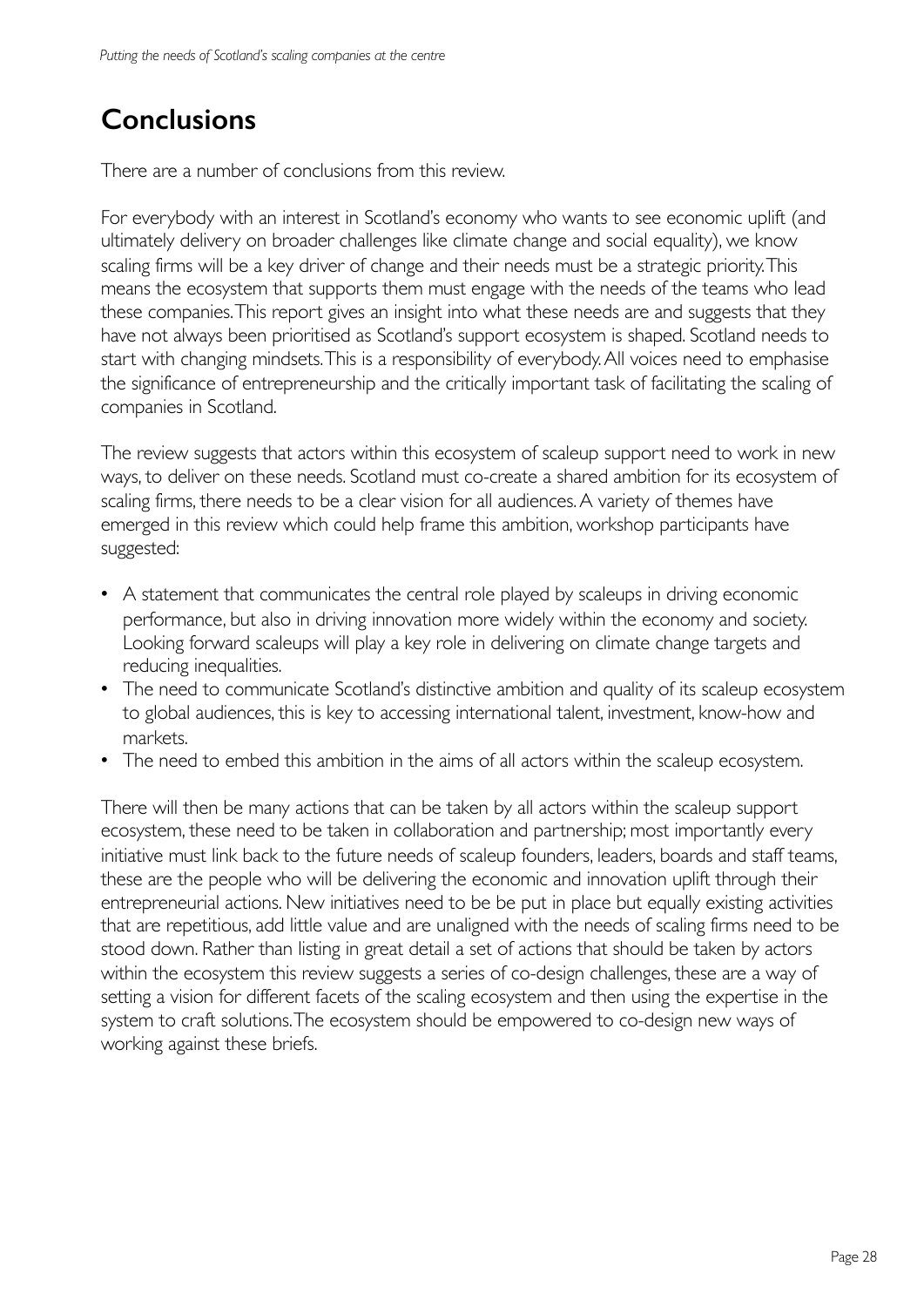Finally, the last thing Scotland needs is another organisation/agency within its already cluttered ecosystem of business support. There is, however, a need to give direction to, co-ordinate, evaluate, report and lobby on behalf of the critically important scale-up ecosystem. By adopting a Collective Impact approach<sup>1</sup>, this role could be performed by a light-touch 'backbone' team. The team would be charged with ensuring that:

- Scotland's has a clearly stated strategic ambition for scaleups that was being being adopted by all actors in the scale-up ecosystem.
- There was a clear identity for Scotland's scaleup landscape and ambitions with stories of scale-up success were being widely shared.
- There was active dialogue and engagement with scaleups to establish priorities and needs.
- There was collective measurement of impact across the ecosystem and that a strategically useful portfolio of performance data was being gathered to help track scale-up performance & trends in Scotland.
- Through collaborative approaches, best practice solutions to challenges and opportunities were being developed and widely shared across the ecosystem. Key stakeholders could be bought together to work through the co-design challenges outlined in this report.
- The ecosystem was hardwired into global best practice.

This team would need to be humble, putting the achievement of scaling companies in the ecosystem in the foreground it would have to be agile, politically adept, have excellent people skills and the networks to act as an advocate for Scotland's scale-up ecosystem. Currently, this prioritisation of the scale-up agenda and oversight of its development does not exist in Scotland.

Reference

Kania, John, and Mark Kramer. ["Collective Impa](https://ssir.org/articles/entry/collective_impact)ct." Stanford Social Innovation Review 9, no. 1 (Winter 2011): 36-41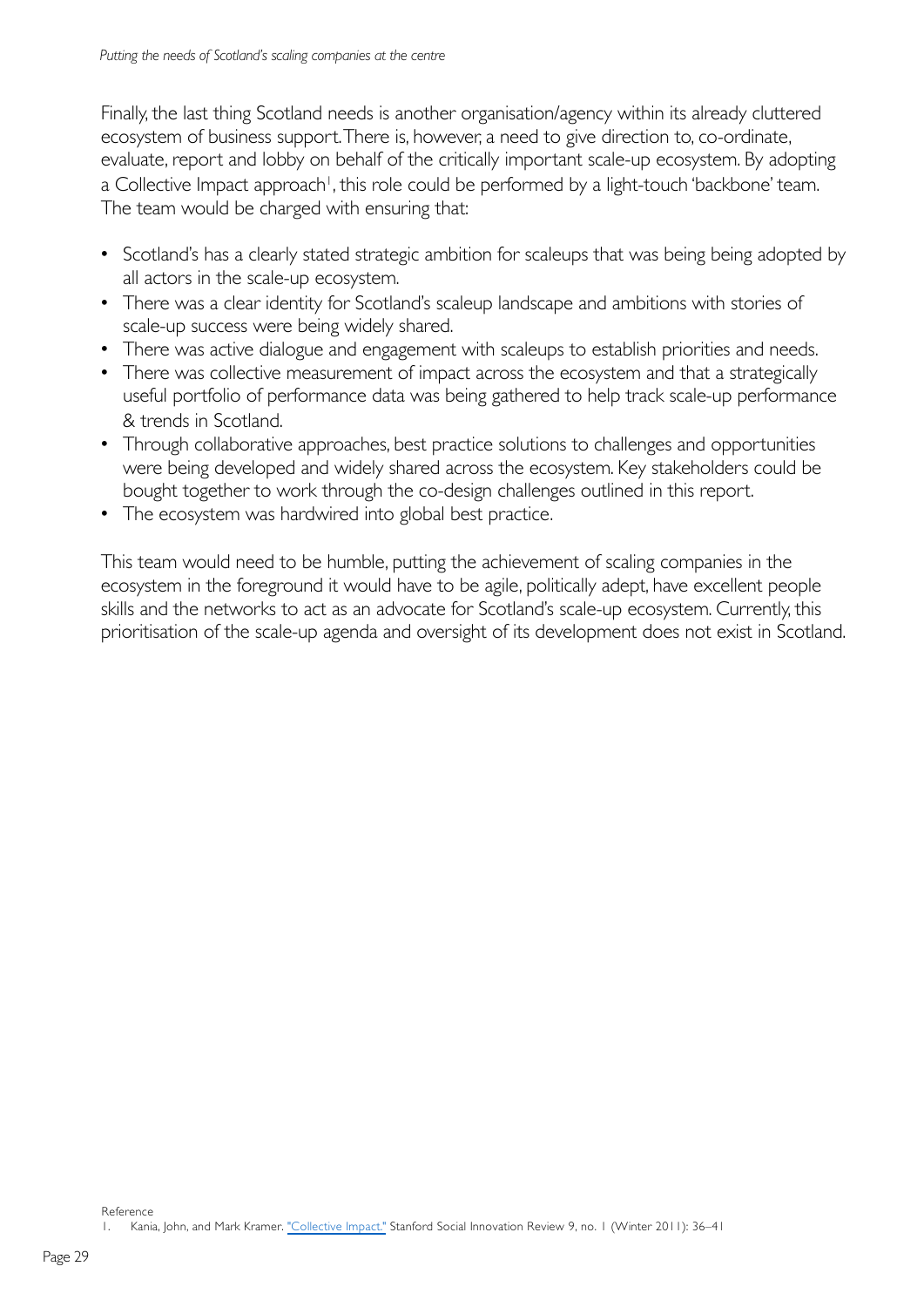# Appendix A **The five needs of scaling firms in Scotland.**

This review captures the voice of scaleup founders, leaders and actors within Scotland's scaleup support ecosystem suggesting five core scaleup needs.

### **1. The scaleup agenda needs to be prioritised in Scotland.**

- *I. Scotland must recognise the critical role that scaleups play in developing the economy, society and a net zero future.* 
	- o Prioritising scaleups will give maximum uplift to Scotland's economic transformation ambitions.
	- o Having a clearly focused scaleup agenda does not preclude other priorities, it will deliver on Scotland's across other economic agendas (for example, regional economic development, inequalities and net zero targets).
- *II. Scotland must mobilise leadership for its scaleup ambitions.*
	- o Leadership with the authority to act at pace, that is respected by stakeholders and ecosystem actors and with the political adeptness to influence.
- *III. Scotland must empower redesign of it's scaleup ecosystem.*
	- o Challenges needs to defined and clearly communicated.
	- o Redesign must be informed by up-to-date and future-proofed understanding of scaleup needs and the strengths and weaknesses of the scaleup ecosystem.
	- o Actors in the ecosystem need to be upskilled so that they can change their role and redesign their offer.
	- o Silos within the ecosystem need to be broken down and knowledge shared.
- *IV. Scotland must ensure its scaleup support ecosystem delivers on the real needs of business.*
	- o Challenges needs to defined and clearly communicated.
	- o Redesign must be informed by up-to-date and future-proofed understanding of scaleup needs and the strengths and weaknesses of the scaleup ecosystem.
	- o Actors in the ecosystem need to be upskilled so that they can change their role and redesign their offer.
	- o Silos within the ecosystem need to be broken down and knowledge shared.

## **2. Improved access to talent is needed**

- *I. Particular skillsets are in short supply.*
	- o There are missing workforce skills, particularly in sales and all aspects of digital business.
	- o More board members are needed who have scaleup experience & access to networks beyond Scotland.
	- o Leadership skills need to be developed, particularly 'leading through uncertainty' and the 'challenges of scaling'.
	- o Across all roles, scaling companies are finding important soft skills are in short supply.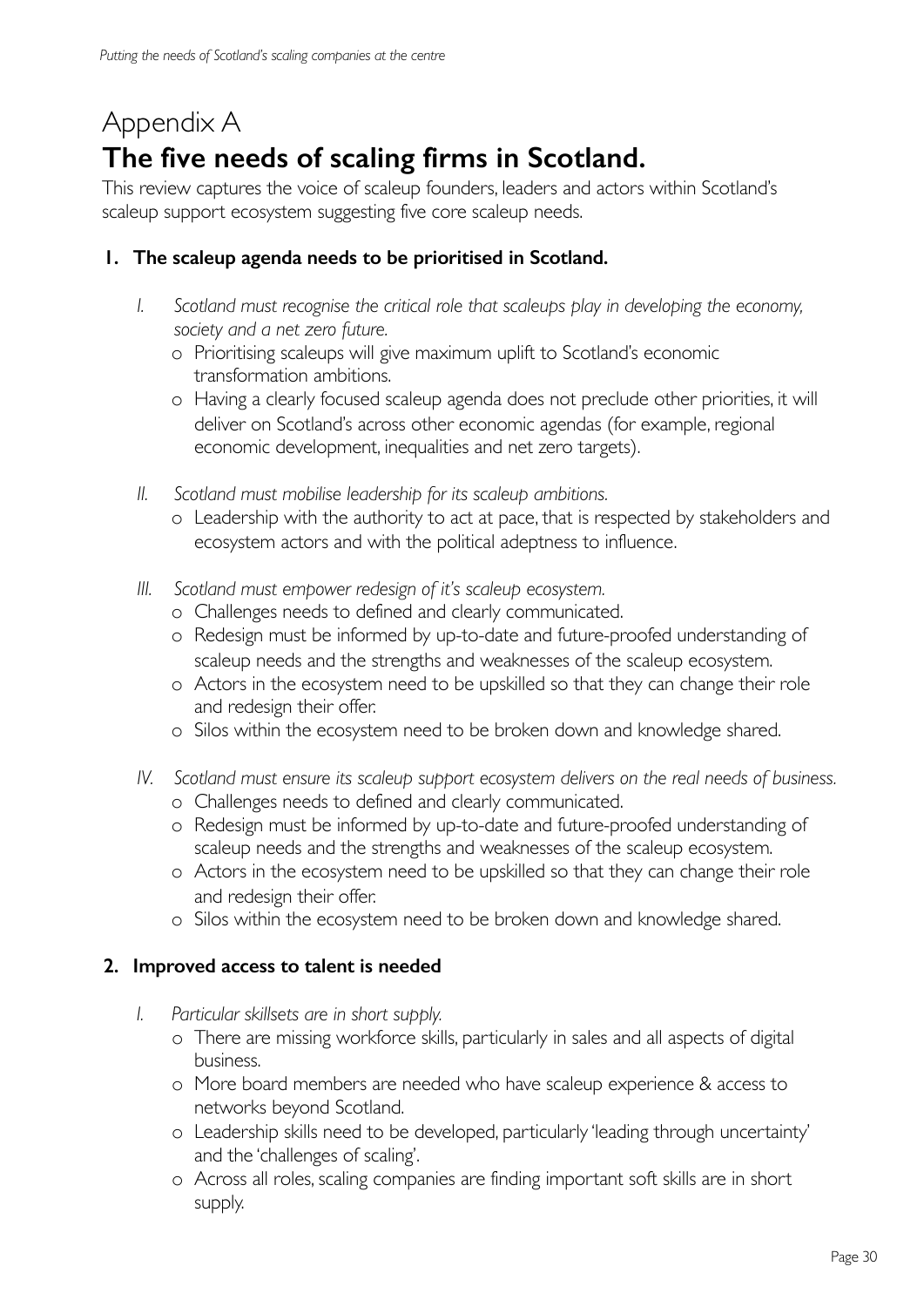- *II. New talent needs to be attracted to Scottish scaleups.*
	- o From outside Scotland –This requires brand and narrative development to communicate the quality of life and quality of career opportunities in Scotland, to prospective candidates.
	- o From inside Scotland –This requires shifts in the way prospective employees perceive scaling firms. Does the university 'milk round' encourage scaleup careers?
- *III. Talent needs to be retained in Scotland.*
	- o When companies fail or indeed scale and sell, talent is often released, the Scottish scaling ecosystem needs to retain this talent.
- *IV. Scaling firms in Scotland need to embrace new ways of working to attract global talent.* o Scottish scaling companies need to embrace new modes of remote working, particularly recruitment, onboarding & team working.

#### **3. Improved access to markets is needed**

- *I. Scaleups would benefit from more innovation in Scottish public procurement.*
	- o Public sector markets should be more accessible to scaling firms, for the mutual benefit of scaleups (giving them anchor customers) and the public sector (driving innovation).
- *II. International markets need to be opened up for Scottish scaleups*
	- o Scaling companies seek support, on a sector-by-sector basis, to access international markets.
	- o There is an opportunity to recast the role of the Scottish Governments and its agencies as both ambassador and door opener for Scotland's scaling firms internationally.
- *III. The role of corporates in the Scottish scaleup ecosystem needs to be developed.*
	- o New partnerships need to be developed between Scottish scaleups and corporates, for mutual benefit of both. Models of corporate partnership are evolving in other parts of the world.
- *IV. Scottish scaleups need to develop online marketing skill sets.*
	- o All skills sets in this area are in short supply, in both B-to-C and B-to-B markets (for example, ecommerce and digital branding).

## **4. Improving access to investment**

- *I. Scotland needs to address gaps in series A and B funding*
	- o Scaling companies need more access and support for funding from beyond Scotland.
	- o Scaleups need to prepared for investment, with greater understanding of funding opportunities and how to set ambition & narrative. Access to peer-to-near experience will be key.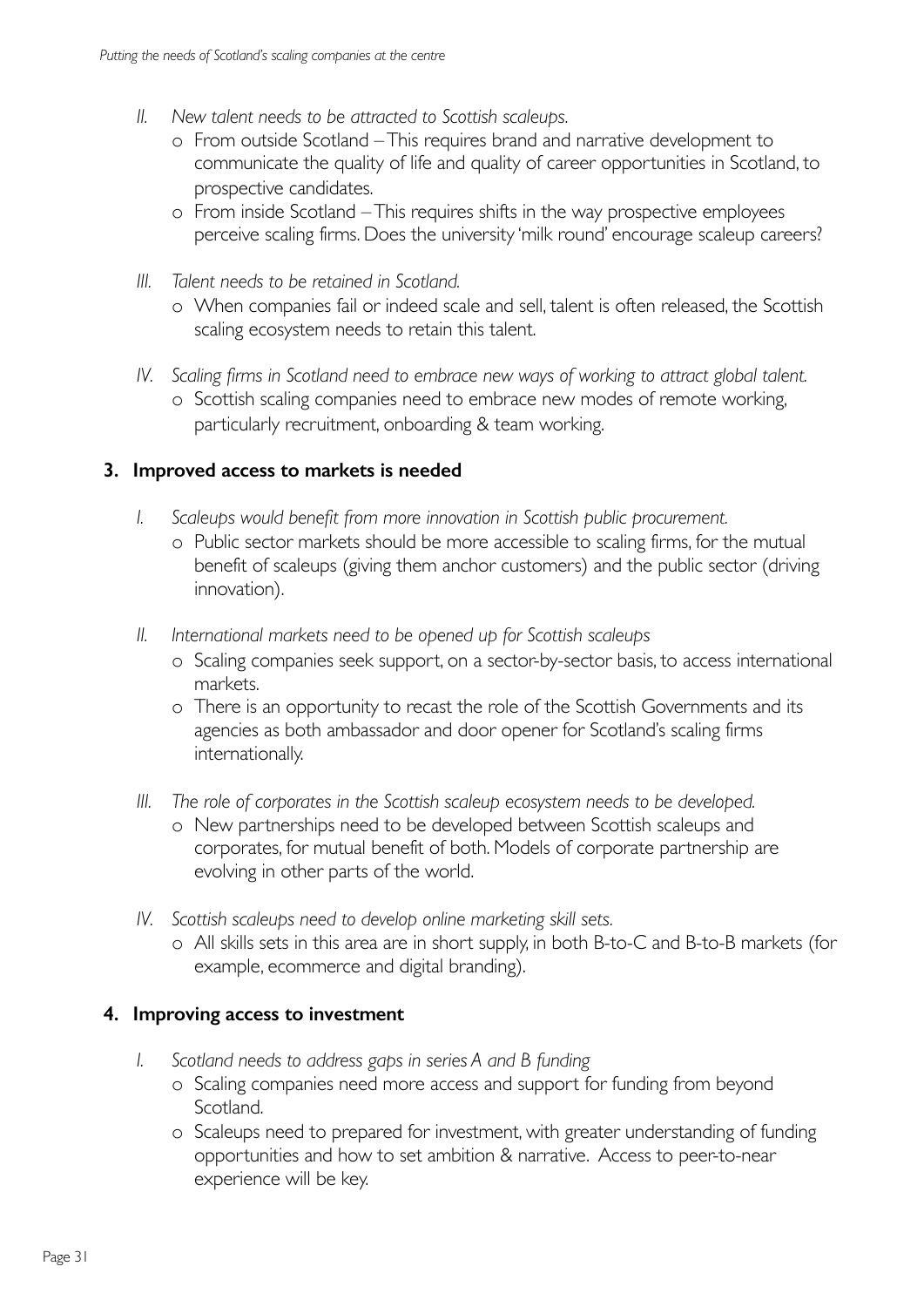- *II. Recognise limitations of angel funding*
	- o There needs to be broader acknowledgement of how Scottish angel funding can limit the growth of scaling firms, especially if this locks scaleups into parochial or risk averse thinking.
- *III. Leverage role of Scottish co-investment funds*  o The full potential of co-investment funds needs to unlocked
- *IV. Flows* of investment within the Scottish ecosystem need to be optimised.
	- o Scotland needs to build a culture of recycling investment from scaleup successes, ensuring revenues stay in the Scottish ecosystem.

#### **5. Improving access to know-how**

- *I. The learning offer and modes of learning delivery in Scotland need to change.*
	- o Scottish learning providers need to deliver on learning needs being articulated by scaleups.
	- o Delivery modes need to be redesigned to fit scaleup timetabling and learning style needs.
	- o A step change in quality and quantity of teaching is needed, based on global best in class.
- *II. Scotland needs to scale access to Peer-to-Peer and Peer-to-Near learning for all scaleups.*
	- o By Sector (who in my industry (globally) has done this before?).
	- o By Stage of Scaling (who in any industry has tackled the challenge of this stage?).
	- o By Geography within Scotland (who is in my peer group locally, how can we learn together?)
	- o By role, CEO, CMO, CFO (how do others with the same role tackle this challenge?).
- *III. Scotland's R&D and technology base needs to be made more accessible to scaling firms.* 
	- o Access to specialist R&D (patents and technology) needs to be made easier for scaling firms.
	- o There needs to be a greater focus on specialist advice on scaling processes.
- *IV. Scotland needs better signposting to best-in-class specialist advice*
	- o There needs to be better signposting and the resource to access the best-in-class specialist advice. This could be in the private sector, maintaining public sector support could be stifling a more agile and responsive private sector offer.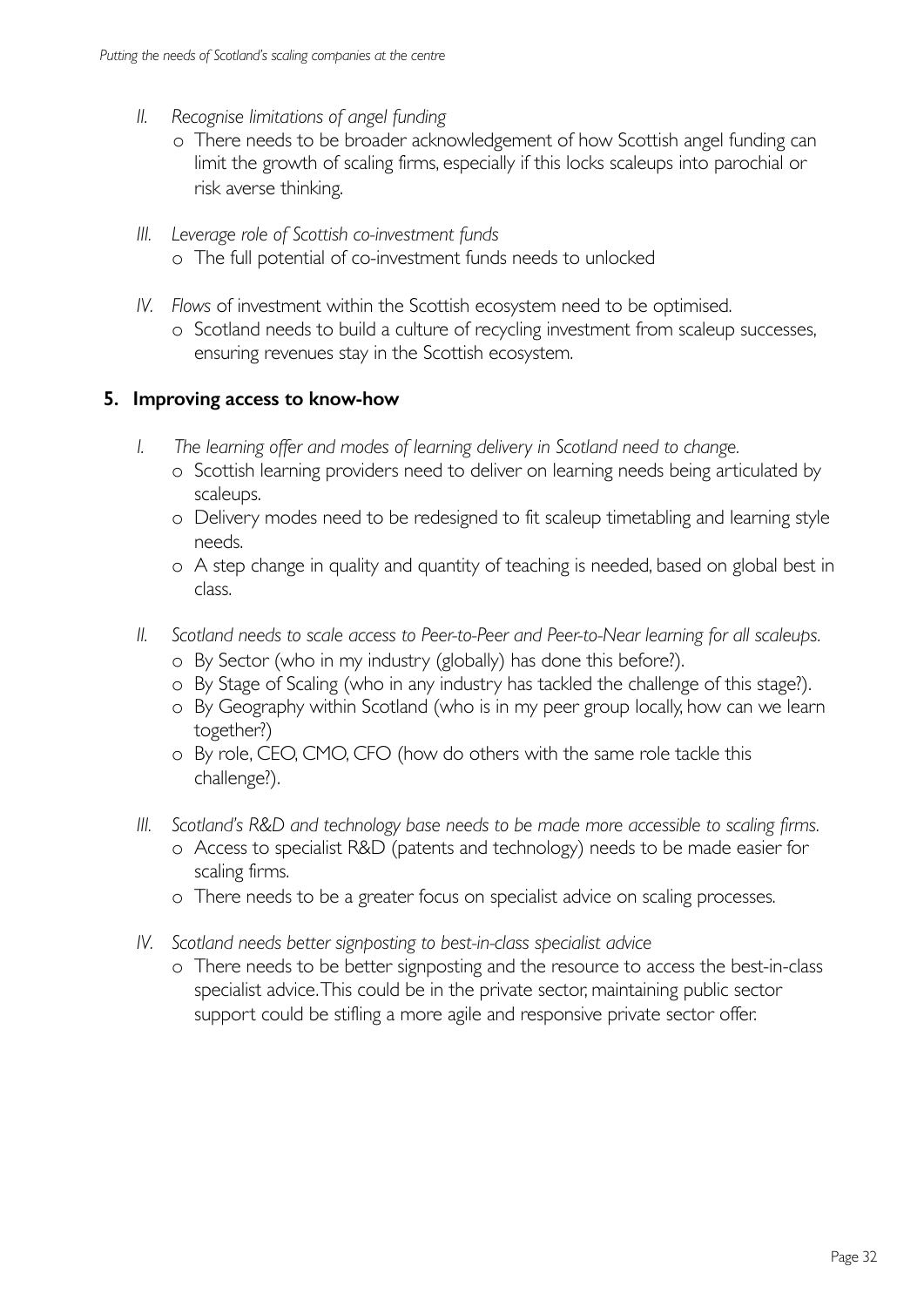# Appendix B **Five ways to rewire Scotland's scaleup support ecosystem to deliver on these needs.**

This review suggests that to deliver on the five needs of scaleups, five missing pieces in the ecosystem need to be put in place.

- **1. The current ecosystem needs to be mapped from the perspective of talent access, market access, investment access and know-how access. Once mapped the strengths and weaknesses of current provision can be established to inform improvements and redesign.**
- **2. In parallel a shared ambition and identity needs to be developed for Scotland's scaleup ecosystem.**
	- o A statement of ambition needs to be developed for Scotland's scaleup ecosystem, communicating an aspiration to be a global leader in scaleup support.
	- o Scotland needs to establish an identity for its scaleup ambition. Stories of scaleup success need to be collected and widely shared, to encourage best practice and to communicate Scotland's ambition to key external stakeholders.

## **3. To inform and track developments in the ecosystem Scottish scaleup performance data and the needs of scale-ups must be collated and published on an annual basis**

- o The performance of Scotland's scaleup ecosystem should be measured annually, linking into ScaleUp Institute data, but with greater granularity to allow Scotland to assess the performance of its regions, sectors and ecosystem actors towards its shared ambition. This data should be used to track the value of investment into the scaleup ecosystem.
- o The needs of Scottish scaleups (founders, leaders and staff teams) should be informing strategic actions of actors within the support ecosystem (agencies, specialists, universities, colleges etc). Insights could be gathered and published on an annual basis to define their objectives and activities based on real needs.

## **4. Best practice networks need to be created across the ecosystem to support collaboration, enable redesign and break down silos across the ecosystem.**

o Collaborative co-design workshops<sup>1</sup> should be regularly convened with participants from across the support ecosystem. These would explore shared challenges & opportunities and develop solutions that cut across existing silos. These groups could explore the shared challenges described in this report and other opportunities as they arise.

### **5. All developments must be supported by strong leadership, resources and a commitment to continuous improvement.**

o Committed leadership is required from across the scaleup ecosystem. From scaleups themselves, government, agencies, specialists, researchers, networks, investors & support organisations.

Footnote

<sup>1.</sup> Facilitated co-design workshops involving stakeholders from across the scaleup ecosystem would provide a platform for sharing ideas, defining opportunities and developing new approaches to scaleup support. These sessions would explore challenges, opportunities and drivers of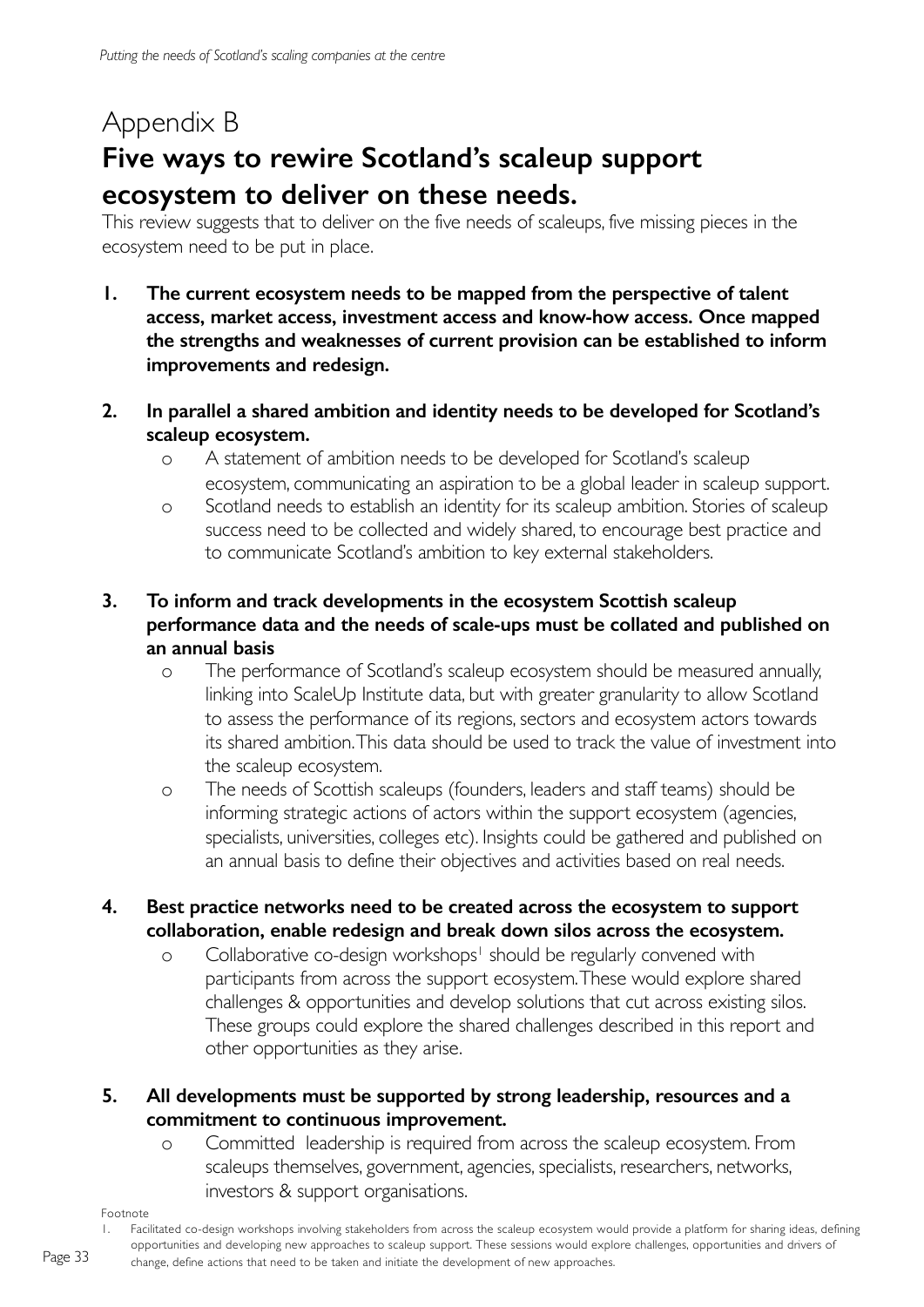# **Acknowledgments**

#### **The authors would like to thank:**

The Scottish Government for supporting the workshops and report writing. Rachel Wallace from the Scotland Can Do team at Entrepreneurial Scotland for hosting the project. Saltire Scholar, Allyson Smith for field research to support the report writing process.

#### **Thanks are also given to the many participants who contributed to the workshop discussions:**

Duncan MacLean (CEO, Co-founder, Candle Shack Limited), Jo-Anne Chidley (Founder, Beauty Kitchen & Return, Refill and Repeat), Gareth Williams (Co-founder Skyscanner), Janine Matheson (Creative Bridge Programme Lead, CodeBase), Lucinda Bruce-Gardyne (Board Director, Founder, Genius Foods Ltd), Professor Gary McEwan (CEO, Elevator UK), Brian Corcoran (CEO, Founder, Turing Fest), Nick Jones (CEO, Co-founder, Zumo, Chairman, Founding Partner, Galvanise), Ken Whipp (Chief Learning Officer, Scottish EDGE), Helen Noble (Workplace Innovation Team Leader, Scottish Enterprise), Kelli Buchan (Head of Talent, Flick, StarStock Inc.), Professor Colin Mason (Professor of Entrepreneurship, University of Glasgow ), Professor Irene Graham OBE (CEO, Scaleup Institute, Visiting Professor of Entrepreneurship, Strathclyde University), Dr Ben Spigel (Chancellor's Fellow, Lecturer, University of Edinburgh Business School), Dr Claire McGrath (Head of Global Investment Clusters, The Scottish Government ), Diana Montador (Director, Principal Consultant, Montador Consulting Limited), Sean McGrath (CEO, Entrepreneurial Scotland Foundation), Ian Stevenson (CEO, Founder, Cyan Forensics), Dr Andy Campbell (Commercial Director, Elevator UK), Professor Eleanor Shaw (Associate Principal, University of Strathclyde), David Shoesmith (Head of Projects and Programmes, Scaleup Institute), Elaine Morrison (Head of Partnerships, Scottish Enterprise) , David Bowie (Non-Executive Director, RoslinCT, Enterprise Fellow, University of Strathclyde), Steven Hamill (COO, Scottish EDGE), Steven Easton (Managing Director, Founder, Green Home Systems), Andrew Sloane (Investment Lead, Co-founder, ADV), Grant Fraser (CEO, Co-founder, Digitonic), Professor Francis Greene (Head of Entrepreneurship and Innovation Group, Director of Scottish Scale-up Consortium, University of Edinburgh Business School), Mark Simmers (CEO, Celtic Renewables Ltd), Chris Wilson (Partner, Opto Advisory), Kristian Tapaninaho (Co-CEO, Founder, Ooni), John Crawford (Scottish Development International), Mark Scott (CEO, Bella & Duke), Ross Tuffee (Serial Entrepreneur and Chair of the SDS Digital Economy Skills Group), Fiona James-Martin (Partner, Carlyle), Kelli Buchan (Head of Talent, Flick and StarShock Inc), Darina Garland (CEO. Ooni), Steven Drost (CSO, Codebase, Board member Edinburgh Futures Institute, David Hume Institute), Sara Cook (Director for Impact, Entrepreneurial Scotland Foundation), Niki Mackenzie (Joint-MD, Archangel Investors), Robin Lee (Senior Policy, Analysis Officer, Scottish Funding Council), Leah Pape (Scottish Enterprise)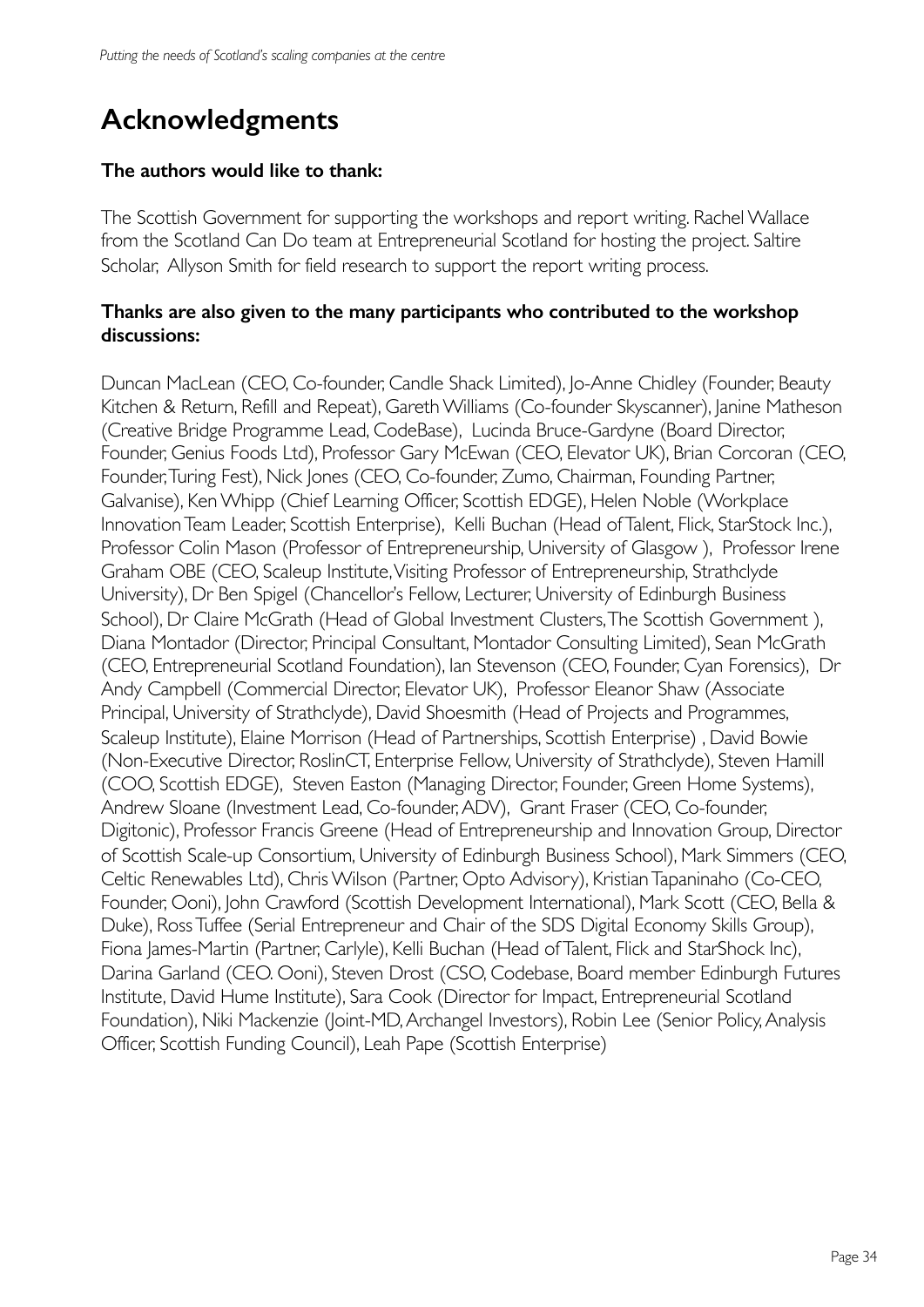*Putting the needs of Scotland's scaling companies at the centre*

#### **About the authors**

**Sandy Kennedy** has 25 years experience as an entrepreneur, CEO, investor and leader/strategic advisor to scaling firms, Government and entrepreneurial support organisations. His current work includes Director of ScotFIN at the vertical farming scaleup, Intelligent Growth Solutions and strategic advisor to Elevator, Scottish Government, Community Lab and Trustee at Reform Scotland. He has been CEO at Entrepreneurial Scotland Foundation and The Saltire Foundation and on the advisory boards of Social Investment Scotland, Scottish EDGE and Glasgow City Innovation District. He is a Scaleup Ambassador for the ScaleUp Institute and Chair of the Can Do Scaleup Collab and writes a monthly column on entrepreneurship for The Herald.

**Tom Inns** has 25 years experience as an educational leader, researcher and design facilitator. He is founder of cofink a consultancy that helps scaling organisations build a collective understanding of challenges & opportunities, co-design solutions and co-deliver change. Tom is a visiting professor at DMEM, University of Strathclyde where he is Principal Investigator on research developing ecosystem mapping tools. He has been Director (CEO) of the Glasgow School of Art, Dean of DJCAD, University of Dundee & Director of the EPSRC/AHRC UKwide Designing for the 21st Century Initiative. Tom studied engineering and design, he has a PHD in design-led innovation in small firms.